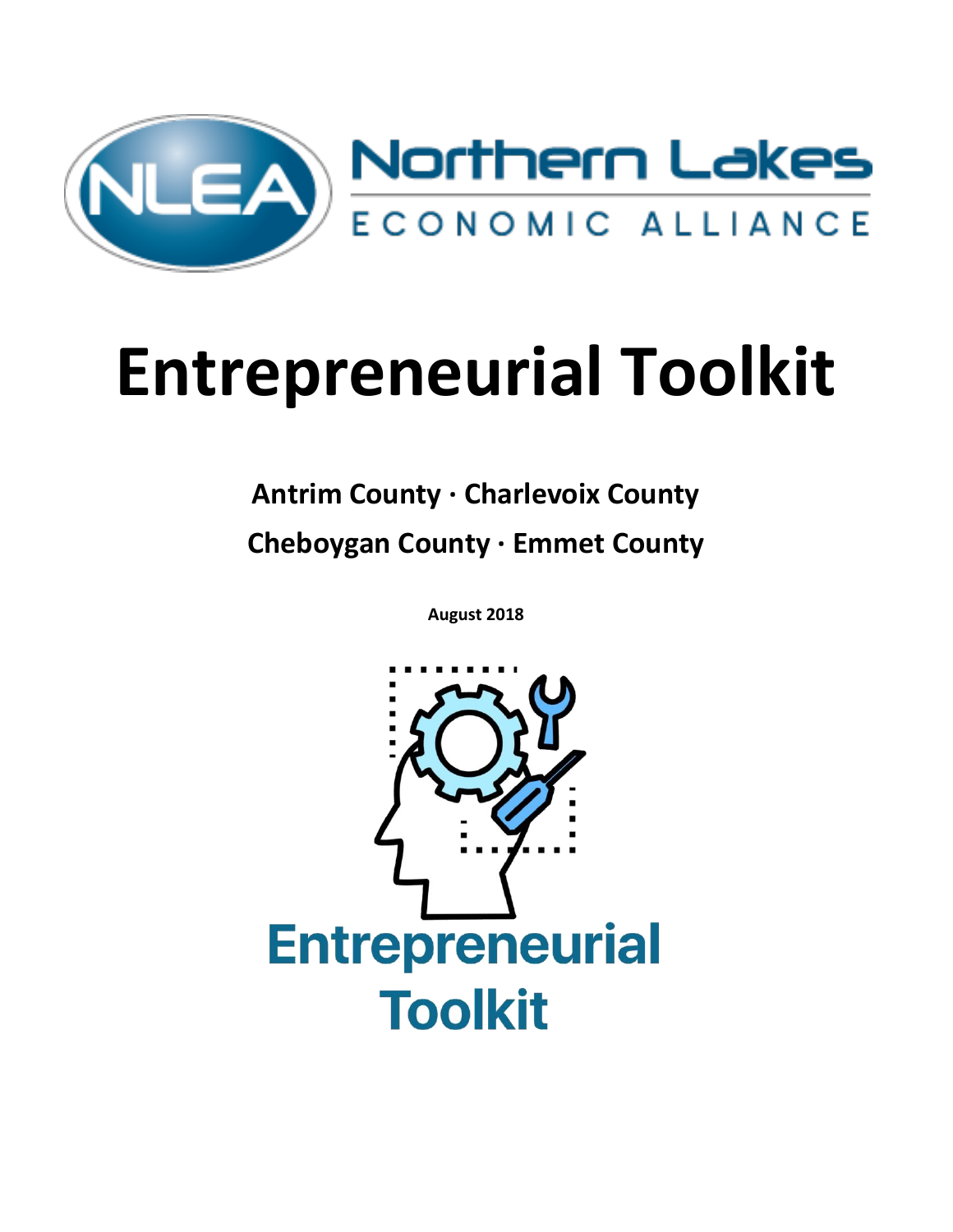## **Table of Contents:**

| Introduction                                          | $\overline{2}$ |
|-------------------------------------------------------|----------------|
| Developing a Business Idea                            | $\overline{2}$ |
| <b>Starting or Acquiring</b>                          | $\mathsf 3$    |
| Which Business is Right For You                       | $\overline{4}$ |
| <b>Amplify Your Network</b>                           | 5              |
| <b>Put Your Idea to Work</b>                          | 7              |
| <b>Demographics &amp; Market Research</b>             | 8              |
| Demographics                                          | 8              |
| Market Research                                       | $\overline{9}$ |
| <b>SBDC Resources</b>                                 | 10             |
| <b>Company Description &amp; Product/Service Line</b> | 11             |
| <b>Company Description</b>                            | 11             |
| Product/Service Line                                  | 11             |
| <b>Financial Projections</b>                          | 12             |
| <b>SMART Goals</b>                                    | 13             |
| <b>Access to Capital &amp; Real Estate</b>            | 14             |
| <b>Access to Capital</b>                              | 14             |
| <b>Real Estate</b>                                    | 18             |
| <b>Marketing &amp; Sales</b>                          | 18             |
| Media                                                 | 22             |
| <b>Legalize Your Business</b>                         | 24             |
| Register Your Business Name                           | 25             |
| Federal Taxes with the IRS                            | 25             |
| State Taxes with the Michigan Department of Treasury  | 25             |
| Insurance                                             | 26             |
| <b>Selling Your Business?</b>                         | 31             |
| <b>Additional Resources</b>                           | 31             |
| <b>Conclusion</b>                                     | 32             |
| <b>Contributors</b>                                   | 32             |



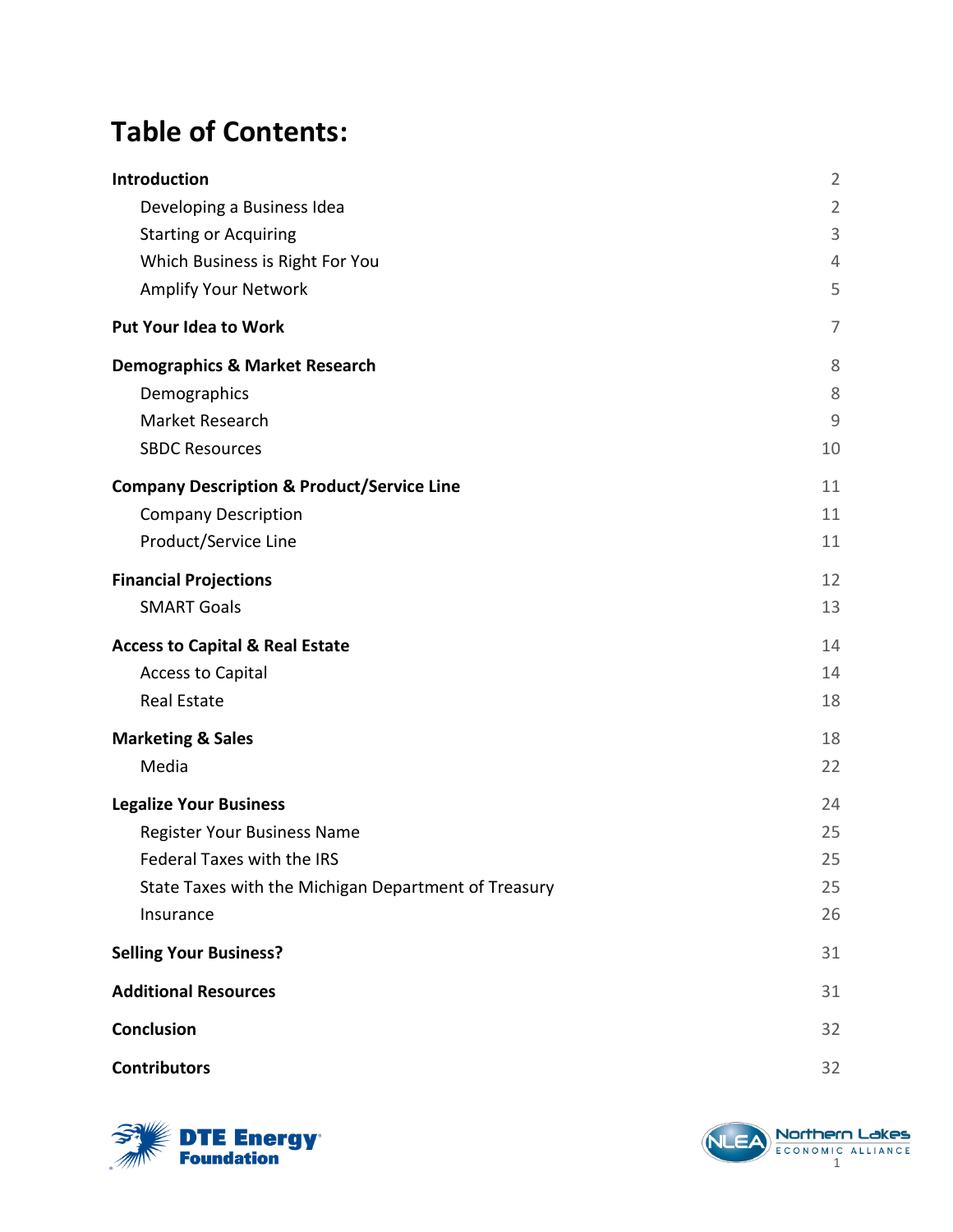## <span id="page-2-0"></span>**Introduction**

Thank you for having an interest in starting or acquiring a business in Antrim, Charlevoix, Cheboygan or Emmet County! You are at the forefront of economic growth in our area. This toolkit is an accessible step by step plan for emerging or developing enterprises in our local communities and can be viewed as a blueprint for your business that helps organize your thoughts. No one likes to be stuck at a blank page with a great idea, not knowing where to begin.

The entrepreneurial journey is often a series of juggling acts that all require a certain level of expertise in a multitude of areas. The goal of this toolkit is to lead the entrepreneur through these areas and present them with the resources that will help do this.

#### <span id="page-2-1"></span>**Developing a Business Idea**

Developing your idea into a viable product or service is the first step towards turning your business vision into reality. Basic research can help advance your idea, but this toolkit will help jumpstart your idea into a business—whether you want to open a manufacturing facility, restaurant, agricultural business, retail outlet or high-tech firm.

Below are a few resources for inventors looking to develop their idea into a product/prototype or receive patent or trademark rights to an established idea or product:

- [US Patent & Trademark Office](https://www.uspto.gov/) (https://www.uspto.gov/)
- [Lake Superior State University Product Development Center](https://www.lssu.edu/school-of-engineering-and-technology/product-development-center/)

(https://www.lssu.edu/school-of-engineering-and-technology/product-developmentcenter/): Bridging the gap from ideas to production for resource-limited businesses. Contact [Erik Becks](https://www.lssu.edu/product-development-center/staff/) (https://www.lssu.edu/product-development-center/staff/) for information on this great program.

● Matt Yubas - [Professional Consultant](http://www.mattyubas.com/) (http://www.mattyubas.com/): Has written numerous books discussing topics ranging from converting product ideas into product success to describing how to protect an idea before spending money on a patent.



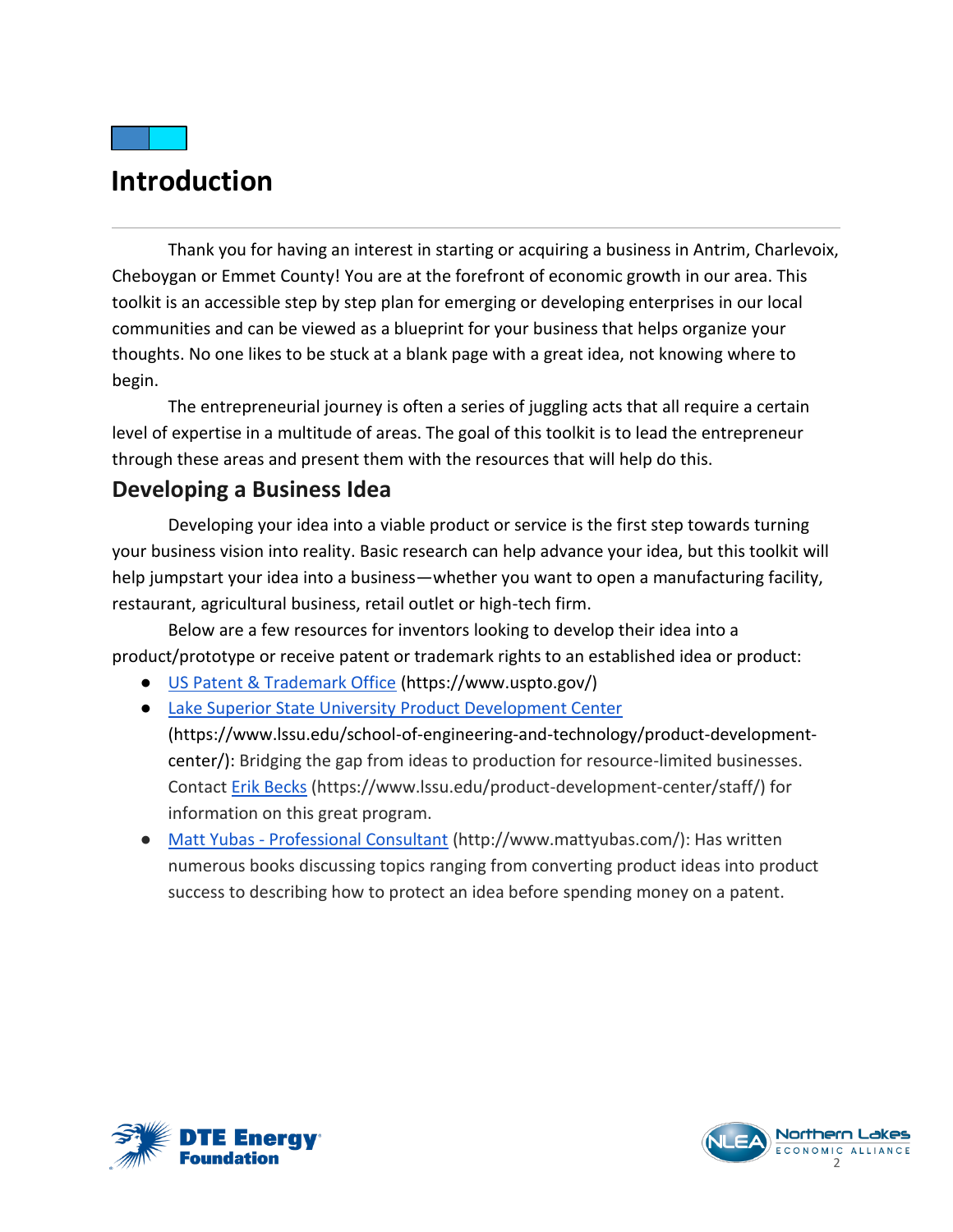### <span id="page-3-0"></span>**Starting or Acquiring**

Whether you are starting a business from the ground up or acquiring a business that is already established, there are numerous things you should consider when making this preliminary decision:

#### Starting a Business

#### **Pros**

Starting a business allows you to develop an idea that you have an invested interest in, into a viable business. This may also attribute to accumulated knowledge of the industry and target market.

#### **Cons**

Starting your own business involves a multitude of challenges that established businesses have already dealt with, including building a customer base, marketing, hiring employees, establishing cash flow, finding space and creating a reputation or track record.

#### Acquiring a Business

#### **Pros**

The operation has likely been proven to generate cash flow, an already established customer base, conducted financial projections, easier financing and the possibility of receiving valuable legal rights like patents and copyrights.

#### **Cons**

Acquiring a business is often more costly and can carry obsolete inventory, uncooperative employees and outdated distribution methods along with it.

- When acquiring a business, it is helpful to conduct a preliminary analysis that includes questions such as:
	- Why is the business for sale?
	- What is the perception of the industry?
	- What is the outlook for future?
	- Does or will the product line need to evolve over time?
	- Are the raw materials in abundant supply?
	- Will the market share remain in order to stay profitable?
- Potential buyers should identify the company's current or past reputation by accessing local chambers of commerce and talking with current customers, suppliers and vendors.



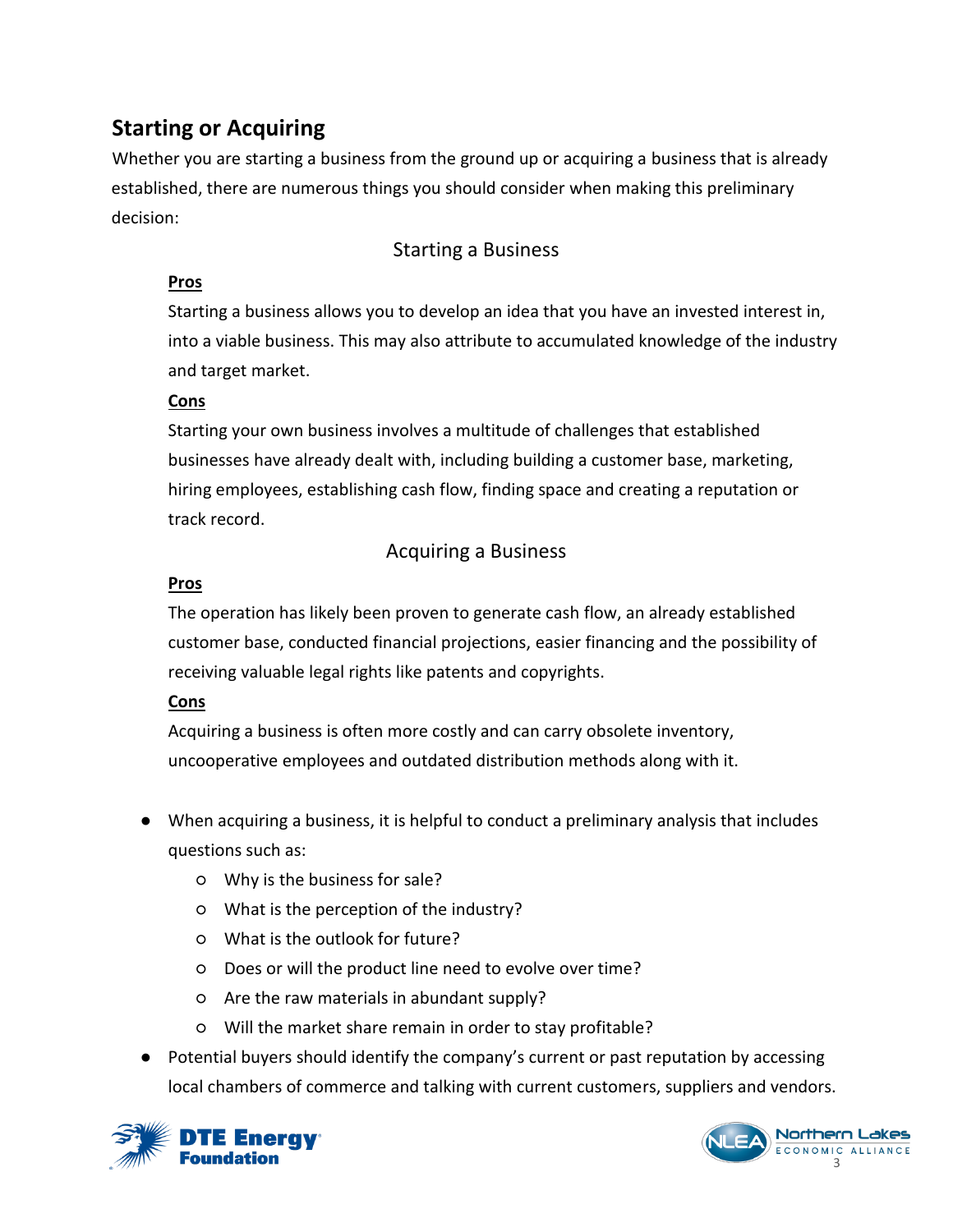- Potential buyers should also consult with lawyers, bankers and accountants to perform due diligence on the prospective business.
- Find the business' legal history by talking with local business attorneys. In addition, review any related pending state and federal legislation, local zoning regulations and patent histories.
- More Information on purchasing an existing business can be found on the SBA's buy an [existing business or franchise](https://www.sba.gov/business-guide/plan-your-business/buy-existing-business-or-franchise) (https://www.sba.gov/business-guide/plan-yourbusiness/buy-existing-business-or-franchise) page.

#### <span id="page-4-0"></span>**Which Business is Right For You**

In addition to buying an existing business or starting one from the ground up, there are also other options available to you:

1. Home-based Business

| Pros                                                                                                                                   | Cons                                                                                                                      |
|----------------------------------------------------------------------------------------------------------------------------------------|---------------------------------------------------------------------------------------------------------------------------|
| Convenient.<br>Ability to multitask and have<br>more control over your schedule.<br>Start-up costs are lower and no<br>rent for space. | Could possibly be lonely.<br>There will be no walk-in traffic<br>like a storefront has.<br>Expansion can be very limited. |

2. Buying a Franchise

| Pros                                                                                                                                                             | Cons                                                                                                                  |
|------------------------------------------------------------------------------------------------------------------------------------------------------------------|-----------------------------------------------------------------------------------------------------------------------|
| Experience and training gained<br>$\bullet$<br>from working under the<br>franchiser.<br>Marketing and R&D has already<br>$\bullet$<br>been developed and proven. | • Unexpected or added<br>expenses/fees.<br>Having to adhere to rules and<br>functions that you may not<br>agree with. |



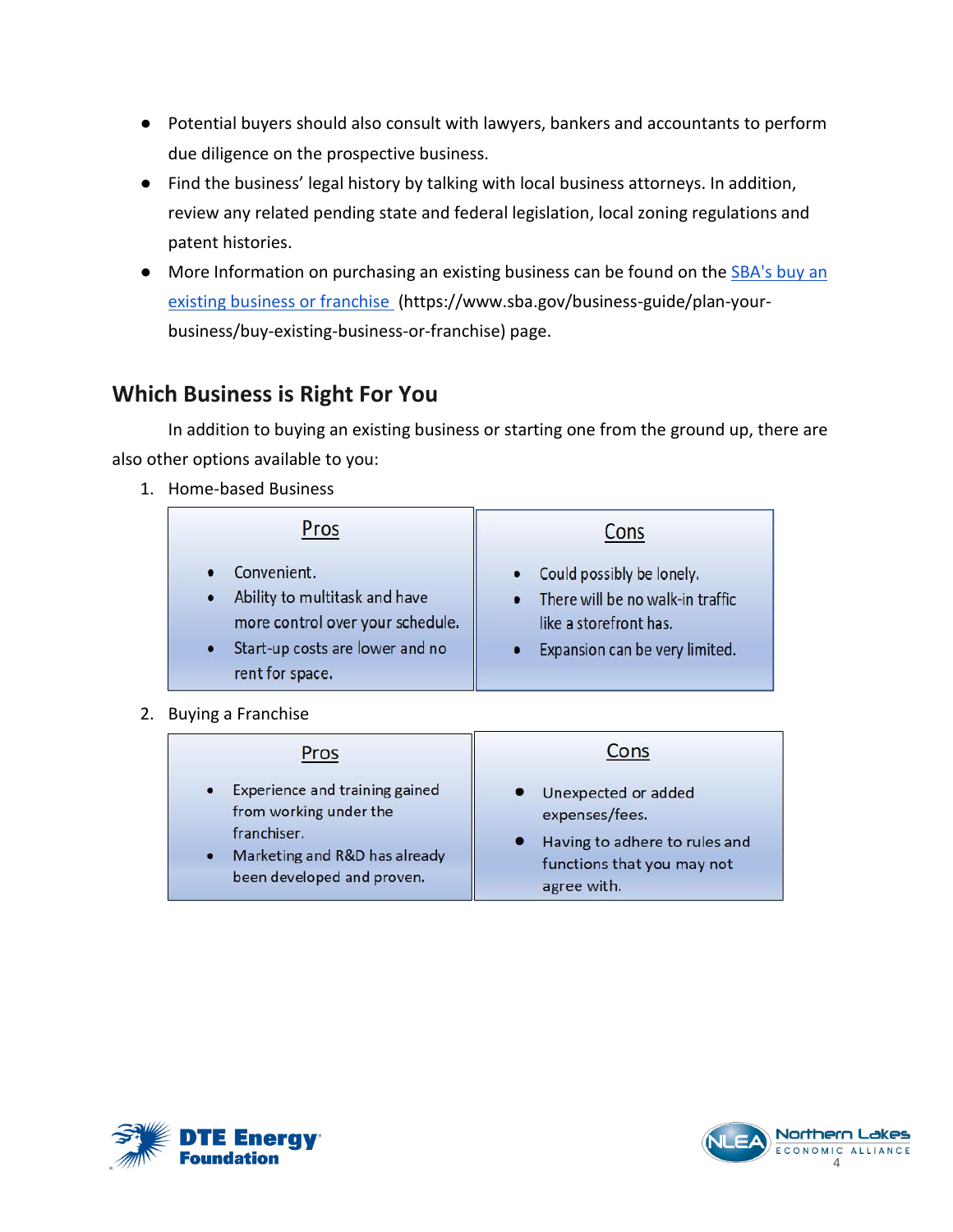3. Non-profit Organization

| Pros                                                                                                                                                               | Cons                                                                                                                                                                                                                                                                        |
|--------------------------------------------------------------------------------------------------------------------------------------------------------------------|-----------------------------------------------------------------------------------------------------------------------------------------------------------------------------------------------------------------------------------------------------------------------------|
| Possible state and federal tax<br>exemption.<br>Members of the organization are<br>$\bullet$<br>protected from the liability from<br>corporate debts and lawsuits. | All profits remain within the<br>$\bullet$<br>organization.<br>The nonprofit must focus on an<br>$\bullet$<br>educational or charitable cause.<br>A lot of paperwork needs to be filled<br>$\bullet$<br>out including applying and qualify for<br>the $(501)(c)(3)$ status. |

Links to resources and information for nonprofits:

- [Michigan Nonprofit Association](https://mnaonline.org/) (https://mnaonline.org/)- Provides information and services for starting a nonprofit.
- [IRS Charities and Nonprofits Page](https://www.irs.gov/charities-non-profits) (https://www.irs.gov/charities-non-profits)- Tax information for charities and nonprofits
- [Michigan State University Non-profit Resource List](http://staff.lib.msu.edu/harris23/grants/znprofrg.htm) (http://staff.lib.msu.edu/harris23/grants/znprofrg.htm)
- 4. Online Business

| Pros                                                                                                                            | Cons                                                                                                                                                                                                               |
|---------------------------------------------------------------------------------------------------------------------------------|--------------------------------------------------------------------------------------------------------------------------------------------------------------------------------------------------------------------|
| • Reach consumers all over the world<br>24/7.<br>• Flexible work hours and location.<br>Much lower start-up costs.<br>$\bullet$ | Need to be self-motivated.<br>• There is much greater competition on<br>the internet.<br>Website needs to be bug-free and<br>$\bullet$<br>appealing to the eye-customers have<br>a low tolerance for web problems. |

#### <span id="page-5-0"></span>**Amplify Your Network**

Making local connections with community members will help provide growing opportunities for your business. These opportunities range from learning about local tips and resources from entrepreneurs to receiving important counseling. Often, knowing the right contacts proves to be the biggest resource one can have. Attending events can also help establish and increase your customer base from promotion by word-of-mouth. Continually attending networking and social events in your community will help create a positive reputation for yourself as someone who is interested and invested in growing the community. Possible organizations that typically host networking events as well as local chambers of commerce are listed below:

[Northern Michigan Pitch Night Competitions](https://www.northernlakes.net/upcoming-events/northern-michigan-pitch-night/)



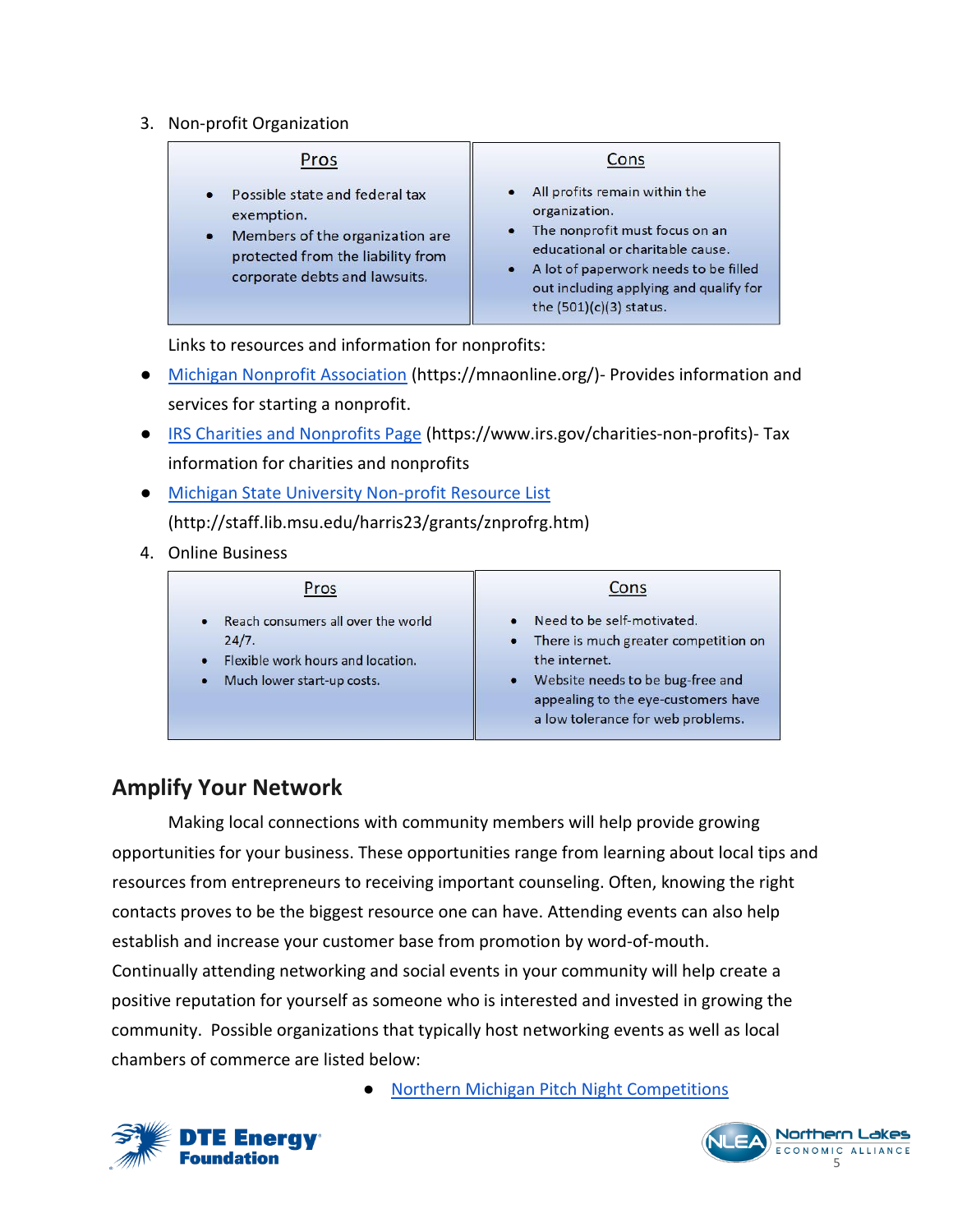(https://www.northernlakes.net/upcoming-events/northern-michigan-pitch-night/)

- [The Loft at Harbor Springs](https://www.harborspringsloft.work/) (https://www.harborspringsloft.work/)
- [Thrive 45](http://thrive45.org/) (http://thrive45.org/)
- [Tip of the Mitt SCORE](https://tipofthemitt.score.org/) (https://tipofthemitt.score.org/)
- [Michigan Economic Development Corporation Calendar of Events](https://medc.cvent.com/c/calendar/5c1513d0-7d28-476b-9761-03932f470427ts) (https://medc.cvent.com/c/calendar/5c1513d0-7d28-476b-9761-03932f470427ts)
- [Networks Northwest Events & Workshops](http://www.networksnorthwest.org/news-events/events/) (http://www.networksnorthwest.org/newsevents/events/)
- [North Central Michigan College Events Calendar](http://www.ncmich.edu/community-events/event-calendar.html) (http://www.ncmich.edu/communityevents/event-calendar.html)
- [Baker College Upcoming Events](https://www.baker.edu/about/get-to-know-us/events/) (https://www.baker.edu/about/get-to-knowus/events/)
- [Industrial Arts Institute News & Events](http://iaiworks.com/news/) (http://iaiworks.com/news/)
- [SCORE Upcoming Training & Workshops](https://www.score.org/content/take-workshop) (https://www.score.org/content/takeworkshop)
- [Bellaire Chamber of Commerce](http://www.bellairechamber.org/) (http://www.bellairechamber.org/)
- [Elk Rapids Chamber of Commerce](http://www.elkrapidschamber.org/) (http://www.elkrapidschamber.org/)
- [Charlevoix Chamber of Commerce](http://www.charlevoix.org/) (http://www.charlevoix.org/)
- [Harbor Springs Chamber of Commerce](http://www.harborspringschamber.com/) (http://www.harborspringschamber.com/)
- [Boyne City Chamber of Commerce](http://www.boynechamber.com/) (http://www.boynechamber.com/)
- [Mackinaw City Chamber of Commerce](https://www.mackinawchamber.com/) (https://www.mackinawchamber.com/)
- [Cheboygan Chamber of Commerce](https://www.cheboygan.com/) (https://www.cheboygan.com/)
- [Indian River Chamber of Commerce](http://irchamber.com/) (http://irchamber.com/)
- [Petoskey Chamber of Commerce](http://www.petoskeychamber.com/) (http://www.petoskeychamber.com/)
- [Mancelona Chamber of Commerce](http://www.mancelonachamber.org/) (http://www.mancelonachamber.org/)
- [Central Lake Chamber of Commerce](http://www.centrallakechamber.com/) (http://www.centrallakechamber.com/)
- [East Jordan Chamber of Commerce](http://ejchamber.org/) (http://ejchamber.org/) (The Village of Ellsworth)



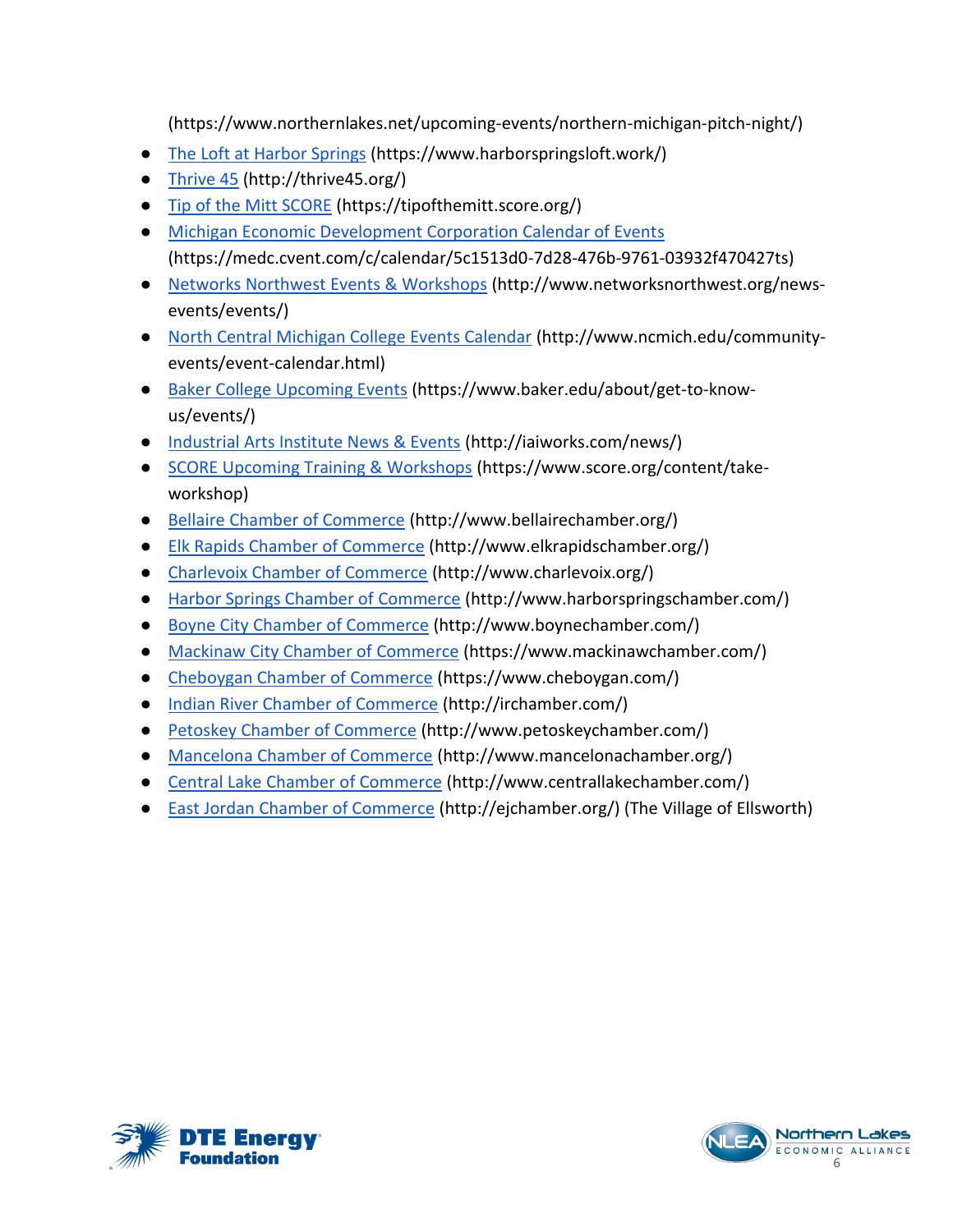

## <span id="page-7-0"></span>**Put Your Idea to Work**

Extensive research shows that the most beneficial way to begin developing your idea is to take the business model canvas approach. The Business Model Canvas is a great way to analyze your value proposition and also determine its viability in the early stages of the startup process. This is opposed to jumping right into developing the full, traditional business plan that takes hours to create and often leaves the entrepreneur at a stalemate, not knowing where to go next. This model is taught internationally and is an attractive option for anyone who prefers a leaner startup solution. We also recommend this method because it forces the entrepreneur to think about how different facets of their business will work together to deliver value to their customers. This model is shown below:

#### **Business Model Canvas Information and Template:**

● [Free Business Model Canvas Template](https://canvanizer.com/new/business-model-canvas) (https://canvanizer.com/new/business-modelcanvas)

| Key<br>Partners<br>Are there any third<br>parties or suppliers<br>involved in vour<br>product or service.<br>How does their<br>integration affect<br>your process and<br>offering? Why do you<br>need partners to<br>develop and deliver<br>vour value<br>proposition?                                                                                                                                                                                                                 | Key<br>Activities<br>What key activities<br>are required for<br>executing your value<br>proposition? What<br>activities are<br>required for your<br>channels, customer<br>relationships and<br>revenue streams?<br>Why are these<br>important? | Value<br>Proposition<br><b>Start Here</b><br>How will you make<br>vour target market's<br>life better? What<br>problem does your<br>idea have a solution<br>for and how does it<br>solve it? Does<br>competition play a<br>role in reaching your<br>target market? What<br>are the unique aspects |                           | Customer<br>Relationships<br>How much will you be<br>interacting with your<br>customers? How are<br>you going to get, keep<br>and grow your<br>customer base? What<br>are vour customer's<br>expectations? How are<br>you going to control the<br>relationship?<br>-Customer Support<br>-Q&A | Customer<br><b>Segments</b><br>Research vour<br>demographic. Know<br>the type of person you<br>are trying to reach<br>down to their gender.<br>age, income, family<br>and marital status.<br>Why would they want<br>to buy?<br>-Mass market<br>-Niche market<br>-Segmented/<br>diversified |
|----------------------------------------------------------------------------------------------------------------------------------------------------------------------------------------------------------------------------------------------------------------------------------------------------------------------------------------------------------------------------------------------------------------------------------------------------------------------------------------|------------------------------------------------------------------------------------------------------------------------------------------------------------------------------------------------------------------------------------------------|---------------------------------------------------------------------------------------------------------------------------------------------------------------------------------------------------------------------------------------------------------------------------------------------------|---------------------------|----------------------------------------------------------------------------------------------------------------------------------------------------------------------------------------------------------------------------------------------------------------------------------------------|--------------------------------------------------------------------------------------------------------------------------------------------------------------------------------------------------------------------------------------------------------------------------------------------|
|                                                                                                                                                                                                                                                                                                                                                                                                                                                                                        | Key<br>Resources<br>What are the resources<br>necessary for bringing<br>vour idea to life?<br>-Human capital<br>-Financial assistance<br>-Physical capital<br>-Real estate<br>-Intellectual-patents                                            | of your idea/business<br>that will create value<br>greater than the<br>competition?                                                                                                                                                                                                               |                           | Channels<br>How are you going to<br>reach your customers?<br>Describe your<br>distribution channels and<br>pinpoint your marketing<br>strategy.<br>-website/physical location<br>velp/online><br>advertisements<br>-social media<br>-B2B/B2C/sale to<br>retailer/internet sales              |                                                                                                                                                                                                                                                                                            |
| How much are you planning to spend to<br>Cost<br>bring your idea to your customers? And<br>on what? What are the most expensive<br>Structure<br>aspects of your business? What are the<br>most expensive key resources and key<br>activities? Characteristics to include here<br>are fixed costs, variable costs and<br>economics of scale and scope. Include cost<br>of buying, selling, managing and<br>renovating. Understanding vour fixed<br>and variable expenses are essential. |                                                                                                                                                                                                                                                |                                                                                                                                                                                                                                                                                                   | Revenue<br><b>Streams</b> | What will you be making<br>vour money from? How<br>much are you expecting to<br>earn each period? Will the<br>revenue cover your<br>overhead? What value is<br>your customer paying for?<br>What is your revenue<br>model/strategy? This is<br>different than pricing<br>tactics             |                                                                                                                                                                                                                                                                                            |





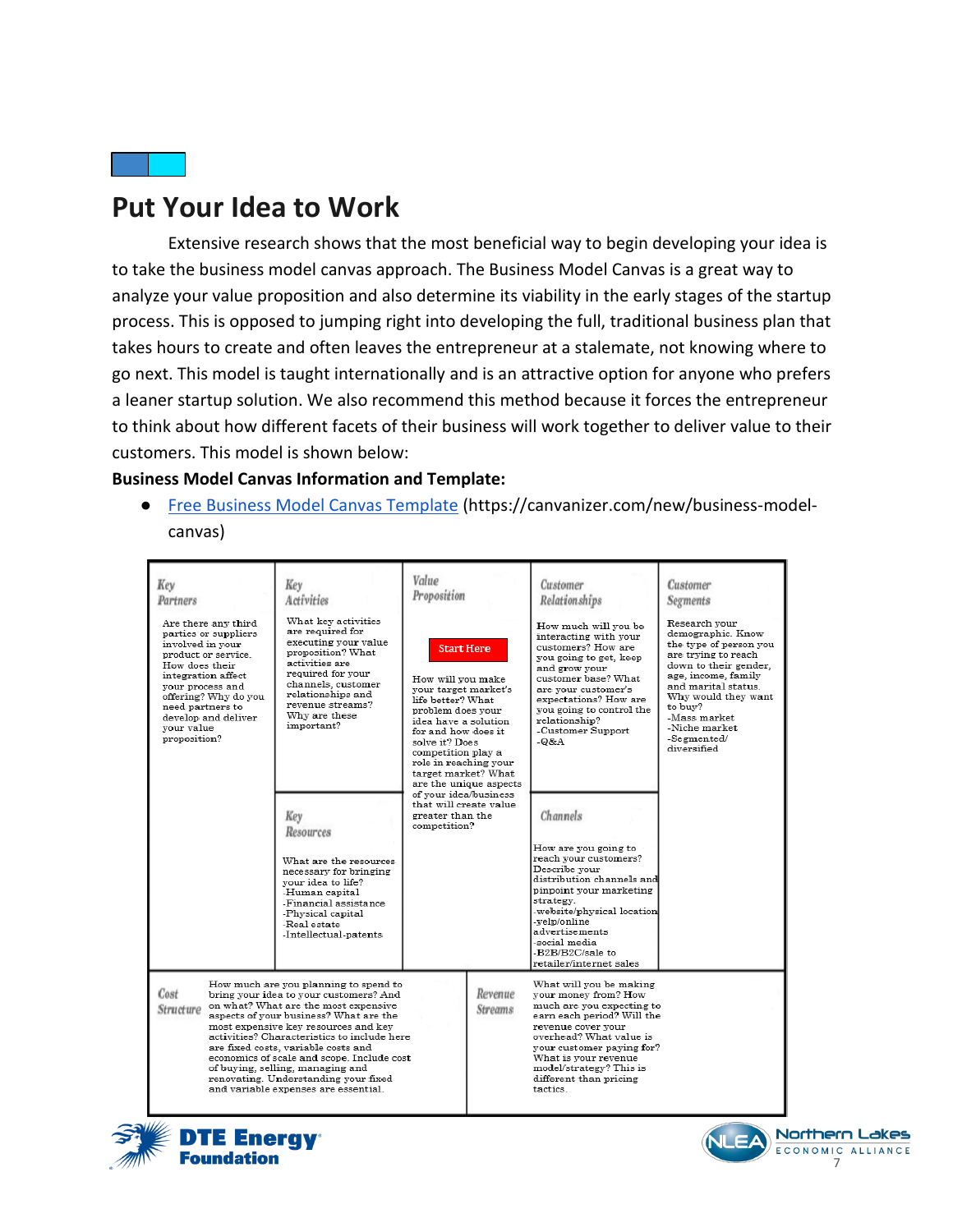## **Business Plan**

A well structured plan is important for a successful presentation to potential funders. A business plan also helps the owner track progress toward stated goals, and is something that can be continually updated and presented to officers and other employees as they are added to your business. Further information on writing and organizing a business plan can be accessed from the following resources:

- [Business Plan Template](http://www.sba.gov/tools/business-plan/1) (http://www.sba.gov/tools/business-plan/1)
- [BPlans](https://www.bplans.com/) (https://www.bplans.com/)
- [SCORE](https://www.score.org/resource/business-plan-template-startup-business) (https://www.score.org/resource/business-plan-template-startup-business)

## <span id="page-8-0"></span>**Demographics & Market Research**

#### <span id="page-8-1"></span>**Demographics**

A good business idea fills a need that exists in your selected market to targeted consumers. This is important in finding where to solidify your product or service placement. Knowing the demographic profile of potential customers is essential for properly evaluating a community/county for the best location of your business. Figure out who your business will serve, and try to create an overarching proposition that consumers can't find anywhere else. Determine what the everyday habits of your potential consumers are and how your product or service will be an asset to their daily life.

- **●** [Demographics Now](http://dnow.galegroup.com/dnow/?p=DNOW&u=lom_accessmich) (http://dnow.galegroup.com/dnow/?p=DNOW&u=lom\_accessmich) -Demographics Now is a great resource that is easy to access and use. Simply choose a location at the top of the webpage and then scroll down to demographics and run a summary report. You can also adjust the range that the system is pulling data from to either broaden or narrow your results.
- Another great resource for finding demographics is through the [MEDC Site Selection -](https://www.michiganbusiness.org/site-selection/) [Real Estate Database](https://www.michiganbusiness.org/site-selection/) (https://www.michiganbusiness.org/site-selection/), where you can easily search for cities, counties, metro areas and regions to narrow or broaden your search. In addition to accessing demographics and community profiles, breakdowns of



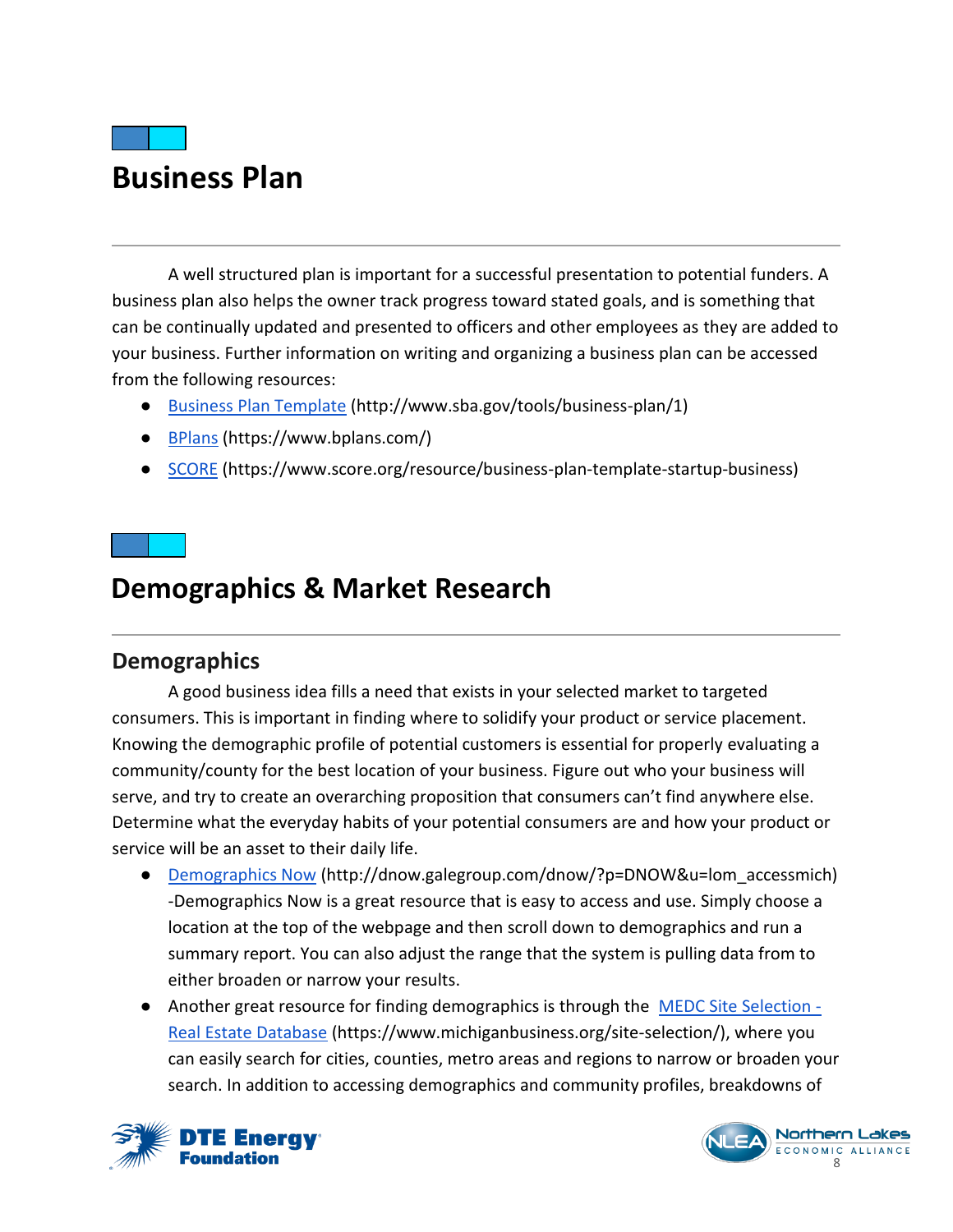labor force, consumer expenditures, wages, businesses, and talent pool are also available. This allows the entrepreneur to analyze data needed to determine the true entrepreneurial climate in a chosen area.

A Simple breakdown of demographics by Site Selection (Real Estate Database tool from MEDC) for each county is below:

- [Emmet County](https://www.zoomprospector.com/communities/mi/county/emmet/26047) (https://www.zoomprospector.com/communities/mi/county/emmet/26047)
- [Antrim County](https://www.zoomprospector.com/communities/mi/county/antrim/26009)  [\(https://www.zoomprospector.com/communities/mi/county/antrim/26009\)](https://www.zoomprospector.com/communities/mi/county/antrim/26009)
- [Cheboygan County](https://www.zoomprospector.com/communities/mi/county/cheboygan/26031) (https://www.zoomprospector.com/communities/mi/county/cheboygan/26031)
- [Charlevoix County](https://www.zoomprospector.com/communities/mi/county/charlevoix/26029) (https://www.zoomprospector.com/communities/mi/county/charlevoix/26029)
- **●** Antrim County- [Antrim County Regional Information and Demographics](https://www.northernlakes.net/why-northern-michigan/regional-information-demographics/antrim-county/) (https://www.northernlakes.net/why-northern-michigan/regional-informationdemographics/antrim-county/)
- **●** Charlevoix County- Charlevoix [County Regional Information and Demographics](https://www.northernlakes.net/why-northern-michigan/regional-information-demographics/charlevoix-county/) (https://www.northernlakes.net/why-northern-michigan/regional-informationdemographics/charlevoix-county/)
- **●** Cheboygan County- [Cheboygan County Regional Information and Demographics](https://www.northernlakes.net/why-northern-michigan/regional-information-demographics/cheboygan-county/) (https://www.northernlakes.net/why-northern-michigan/regional-informationdemographics/cheboygan-county/)
- **●** Emmet County- [Emmet County Regional Information and Demographics](https://www.northernlakes.net/why-northern-michigan/regional-information-demographics/emmet-county/) (https://www.northernlakes.net/why-northern-michigan/regional-informationdemographics/emmet-county/)

#### <span id="page-9-0"></span>**Market Research**

Once you've solidified your understanding of the demographics within your county, compare your new enterprise to existing enterprises to highlight your strengths. Gathered details regarding on how-to produce, deliver, and market the product or service are important to include in this section. Determine how your product and/or service stands out compared to your competitors with competitive strategies, such as determining your weaknesses and strengths within the county you're entering. It is also important to develop your "buyer persona"- which includes selling who you and your brand are and having customers remember to do business with you again.

Your brand is going to live forever similar to a business plan. When you start developing, you put in all the elements that make it a viable idea along with the logo for what it stands for.



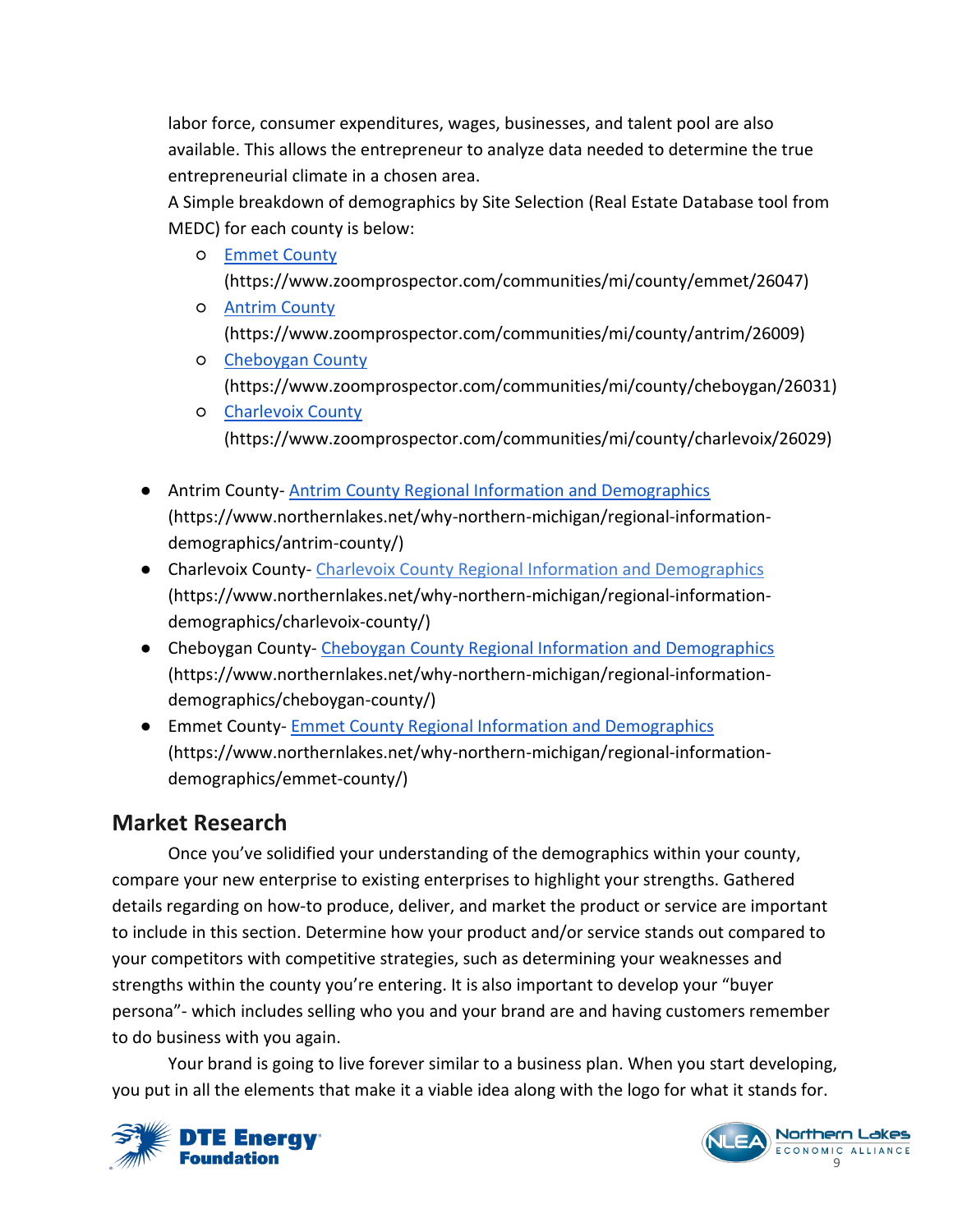Brand positioning is not the same as a mission statement and it should include everything that your brand is representing. It is a key aspect of market research and is suggested to make it customer focused from day one to capture your potential target audience.

● Through the [MEDC Site Selection -](https://www.michiganbusiness.org/site-selection/) Real Estate Database (https://www.northernlakes.net/why-northern-michigan/regional-informationdemographics/emmet-county/), you can search for types of businesses in your desired area to help gauge the amount of competition. You can also search for consumer expenditures within your desired area to see what goods and services are in the highest demand.

#### <span id="page-10-0"></span>**SBDC Resources**

The Michigan Small Business Development Center (SBDC) is an organization that provides no-cost one-on-one counselling services to small businesses and startups. In addition to counselling, the SBDC has access to a number of market research reporting tools. The types of market research reports that the SBDC is able to pull for startup and small business clients include:

- Industry information
- Demographics information for a specific area
- Psychographics information for a specific area
- Consumer expenditures for a specific area
- Traffic counts on major roads and highways
- Competitor lists
- B2B potential client lists
- Financials for benchmarking
- You can access the SBDC services and register for counselling at this link: <https://sbdcmichigan.org/>



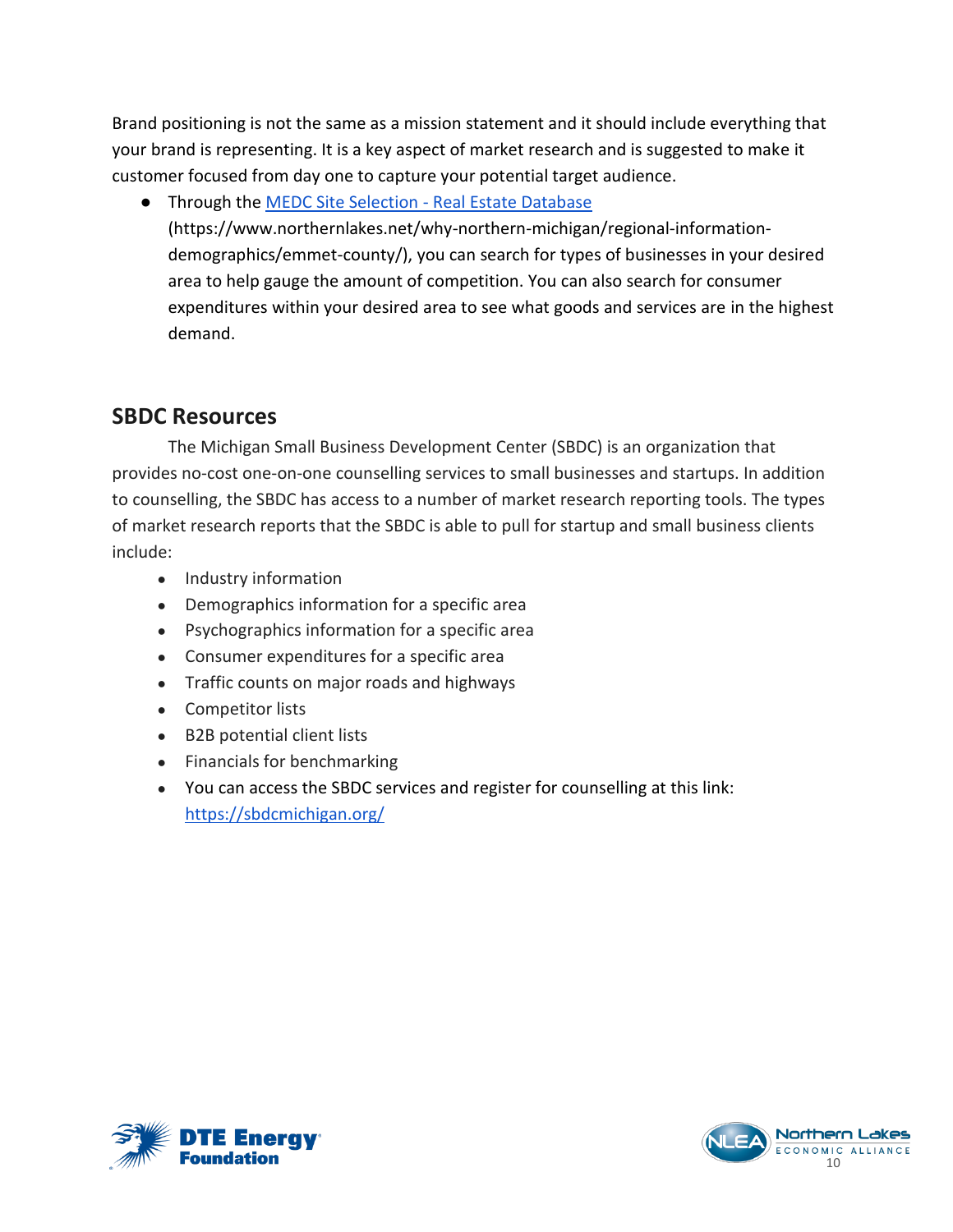

## <span id="page-11-0"></span>**Company Description & Product/Service Line**

#### <span id="page-11-1"></span>**Company Description**

In this section of the business plan, you will provide information regarding your potential target audience, mission statement, elevator pitch, how you plan to obtain startup funds, potential competition, and unique aspects of your business to sell yourself. Describe the need for your new enterprise. Investors don't invest in ideas, they invest in people.

- **●** [Michigan Talent Connect](https://www.mitalent.org/) (https://www.mitalent.org/)
- **●** [Michigan](http://www.michiganworks.org/) Works (http://www.michiganworks.org/)
- **●** [MEDC Site Selection -](https://www.michiganbusiness.org/site-selection/) Real Estate Database (https://www.michiganbusiness.org/siteselection/): Access to the talent pool, labor force, consumer expenditures, and business competition in the desired county or region.
- **● Position and Wage Information:** US Department of Labor-sponsored resource for occupational information.
	- [O\\*net OnLine](http://www.onetonline.org/find/) (http://www.onetonline.org/find/)

#### <span id="page-11-2"></span>**Product/Service Line**

This section is where you describe the benefits of your product and/or service. Your product and/or service must have the ability to meet customers' needs in the area in which you are selecting. Briefly compare your product/service to your competition and mention any advantages you may have over other businesses.

- [Manta](http://www.manta.com/) (http://www.manta.com/): This is a nation-wide registry of businesses searchable by industry and location.
- [ThomasNet](http://www.thomasnet.com/) (http://www.thomasnet.com/): This provides product sourcing and supplier directory.



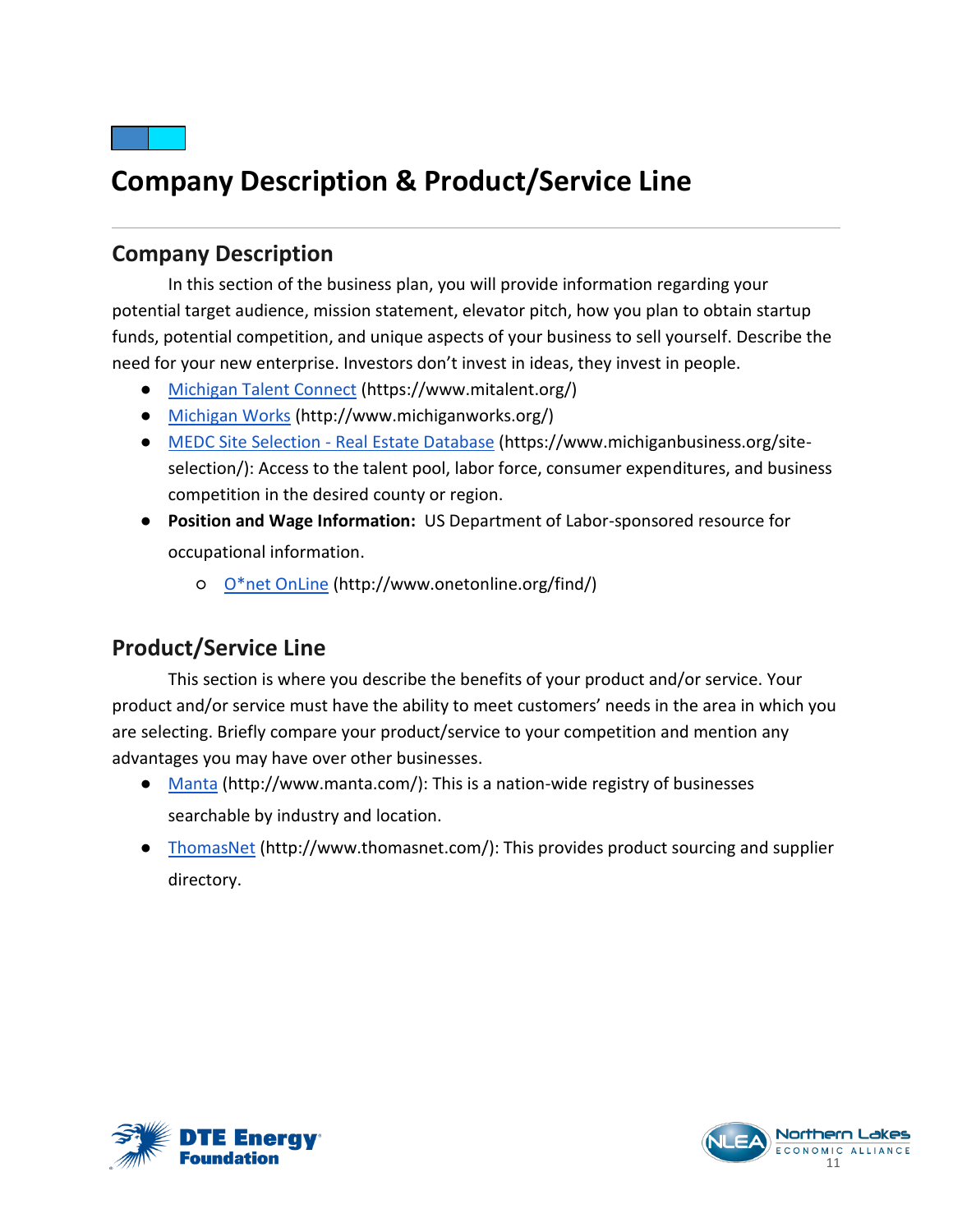## <span id="page-12-0"></span>**Financial Projections**

Understanding cash flows and fixed and variable expenses are essential to the business plan. These projections help justify your business with potential figures to compare to the market. You want to win over investors with your plan and this section compiles a financial forecast to project your track to success. You also should mention the projected costs of making your product or providing your service, plus profit. Prices vary depending on your sales channel; if you sell directly to consumers and retailers/sellers, for example you'll have to charge the retailers less, so they can charge the same retail price you do and still make a profit. Pricing is an ongoing project but setting a strategy will help you set your benchmarks and goals.

Understanding your audience is a major part of computing financial projections. You'll need to determine if your first-time customers will be return customers and how the seasonality of Northern Michigan will affect your potential sales. Evaluate what the key indicators will be that describe your current and future financial standing; are you at a green, yellow or red light?

- **●** Creditors and investors will want to see what you expect your company to be able to do within the next one to five years.
- **●** Be consistent and summarize assumptions so readers are not left guessing
- **●** Include a ratio and trend analysis for all of the financial statements (historical if applicable and prospective).
- **● Cash Flow:** Displays operating, investing, and financing activities of your company by detailing money coming in and going out of your business.
- **● Profit/Loss:** Shows your company's ability to generate a net profit (bottom line).
- **● Balance Sheets:** Estimate resources your business will need, where they will be needed, and how they will be financed.
- **● Break Even analysis:** Shows when your business will be able to cover all of its expenses and begin to make a profit. (Breakeven sales= Total Operating Expense/ Gross Margin Percent).
- **● Financial projections and worksheets**:
	- Numerous excel templates including balance sheet, profit & loss statement, financial ratio, amortization schedule, and financial diagnostics.



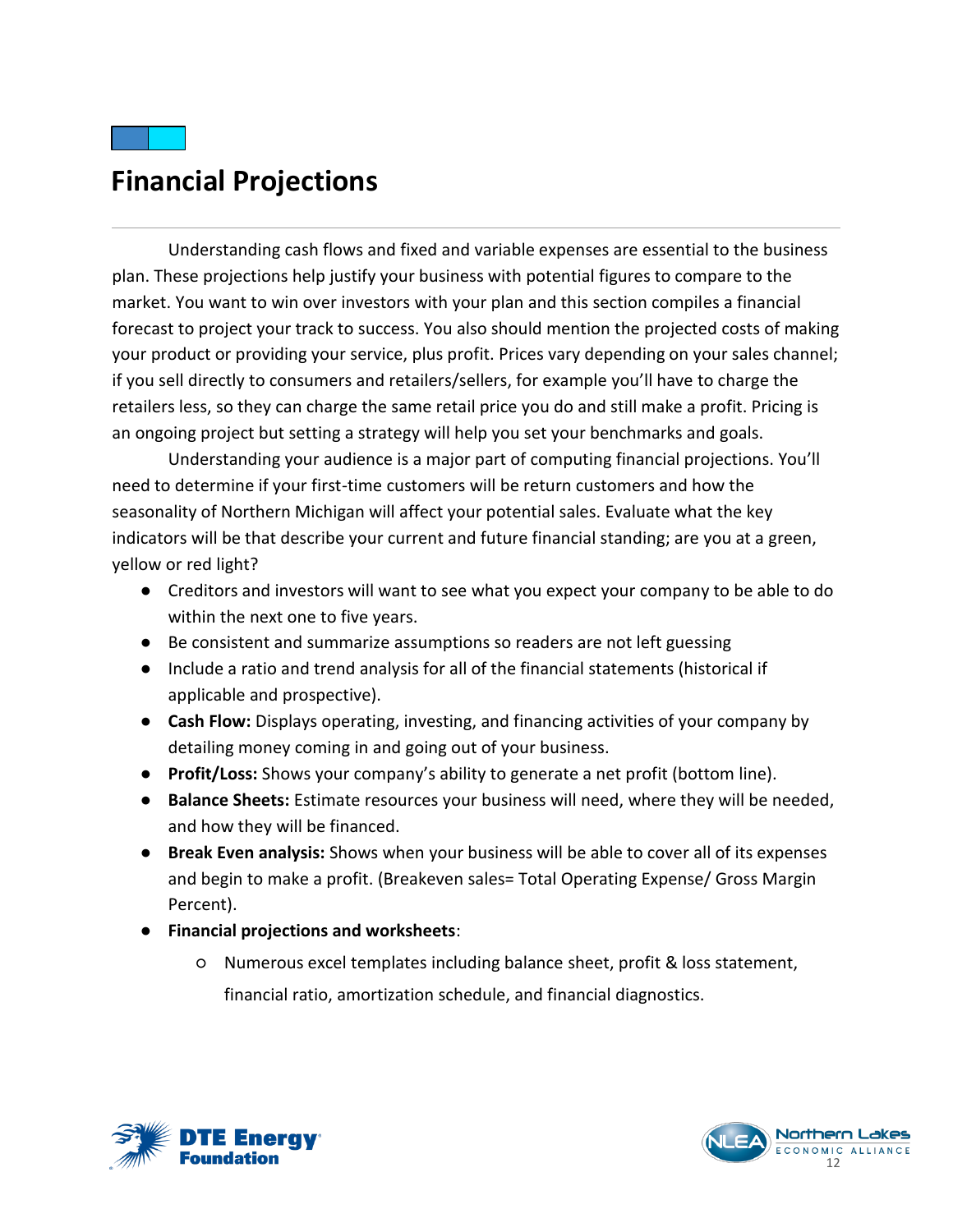○ [Financial Projection Templates \(SCORE\)](https://www.northernlakes.net/wp-content/uploads/2015/07/fs45-1309536019-94679.xls)

(https://www.northernlakes.net/business-assistance/business-planningtools/#financialplanning)

Financial projection worksheets tailored to specific startup businesses:

○ [Business Specific Financial Projections \(SCORE\)](https://www.northernlakes.net/wp-content/uploads/2015/07/Business-Specific-Financial-Projections.xlsx)

(https://www.northernlakes.net/business-assistance/business-planningtools/#financialplanning)

#### <span id="page-13-0"></span>**SMART Goals**

Having a balanced set of goals helps entrepreneurs measure their success and provide a direction and sense of purpose. They can be used as benchmarks to maintain focus throughout the ups and downs of being an entrepreneur and building your financial projections.

- S: Specific-goals should be defined by numbers
- M: Measurable-be able to track progress and measure success
- A: Attainable-goals that you can reasonably achieve
- R: Realistic-realistically reach goals without becoming a workaholic or a nightmare for your employees
- T: Timed- stopping points so success can be measured over a finite period of time
- Examples/Ideas:
	- Increase Sales by 20% by the year 2023
	- Complete a new website by \_\_\_\_\_\_\_
	- Launch your first product by



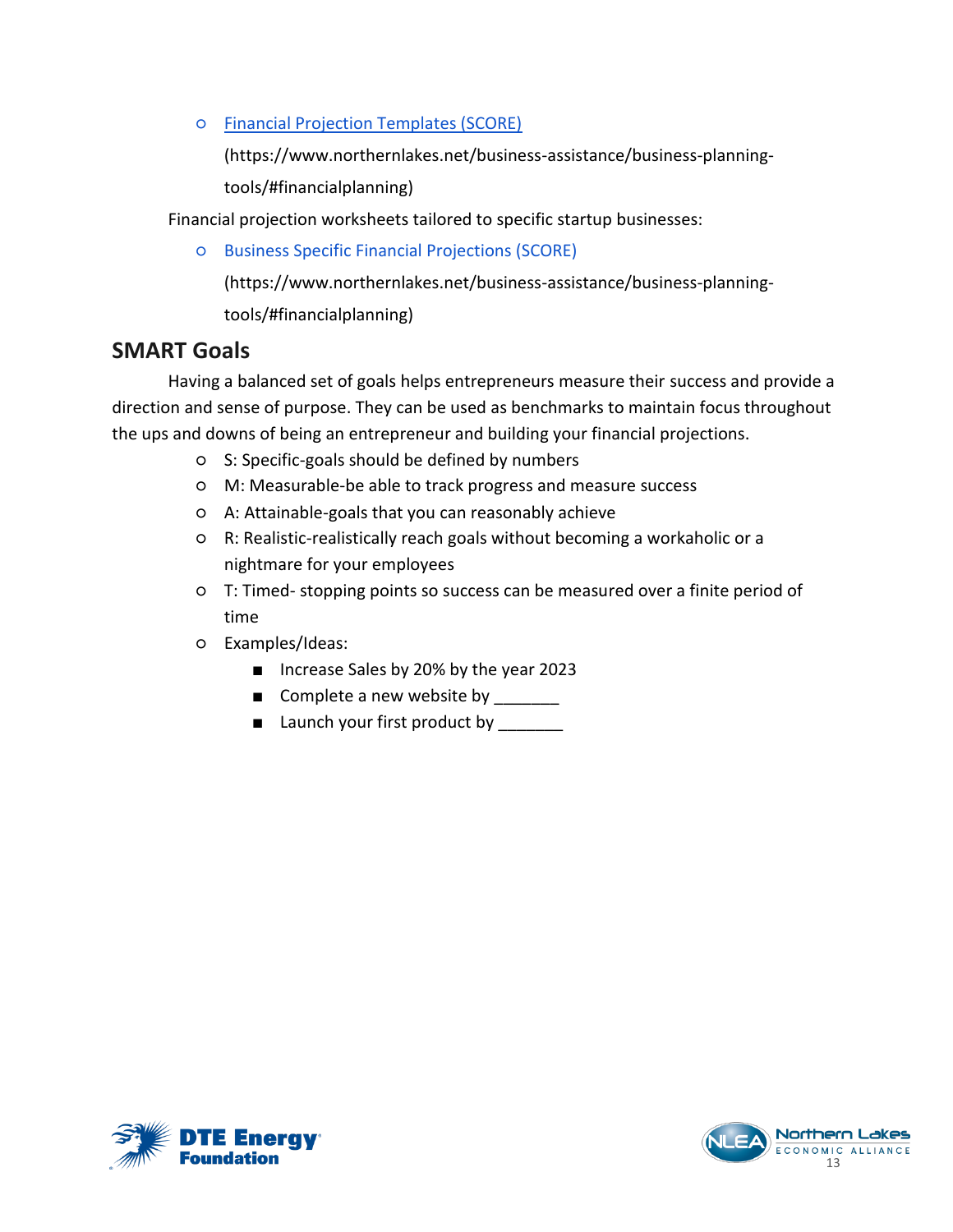## <span id="page-14-0"></span>**Access to Capital & Real Estate**

Forecasting sales units entails making some educated guesses and should be based off the data you gathered in your market and competitive research. Your credit score is a crucial aspect to your startup's financial success. Banks consider your personal credit score because your new business doesn't have a track record yet. Banks look for management expertise and commitment and real-world factors that you bring to the table. Owners should generally contribute a minimum of 25-30% of the required capital.

#### <span id="page-14-1"></span>**Access to Capital**

As an entrepreneur seeking startup capital, it's important to think about what the lender is considering during your interview with them. The 6 C's of credit simply describe the attributes they value in their borrowers that contribute to the borrower's willingness to repay and lender's level of acquired risk. They are listed below:

- 1. **Character:** A subjective analysis that determines whether or not you have the reputation to repay or not. Lenders use your personal credit report for this.
- 2. **Capacity:** Measures the borrower's ability to pay the loan by assessing their income to debt ratio.
- 3. **Capital:** What amount of capital does the borrower have to apply to the loan? For example, if the borrower has a lot of capital to put on as a down payment of a loan, a bank recognizes this as a way to decrease the chance of default.
- 4. **Collateral:** Gives the lender the assurance that if the borrower defaults on the loan, the lender can seize the collateral and sell to make up for the loss on the default.
- 5. **Conditions:** Refers to what the borrower intends to use the loan for. Banks want to see it being used for a specific purpose.
- 6. **Cash Flow:** Does the prospective borrower have the cash flow to repay the loan—considering the numerous other variable and fixed expenses they will incur? At the very least, does the borrower have financial projections that tell the borrower that they will have the cash flow to repay?



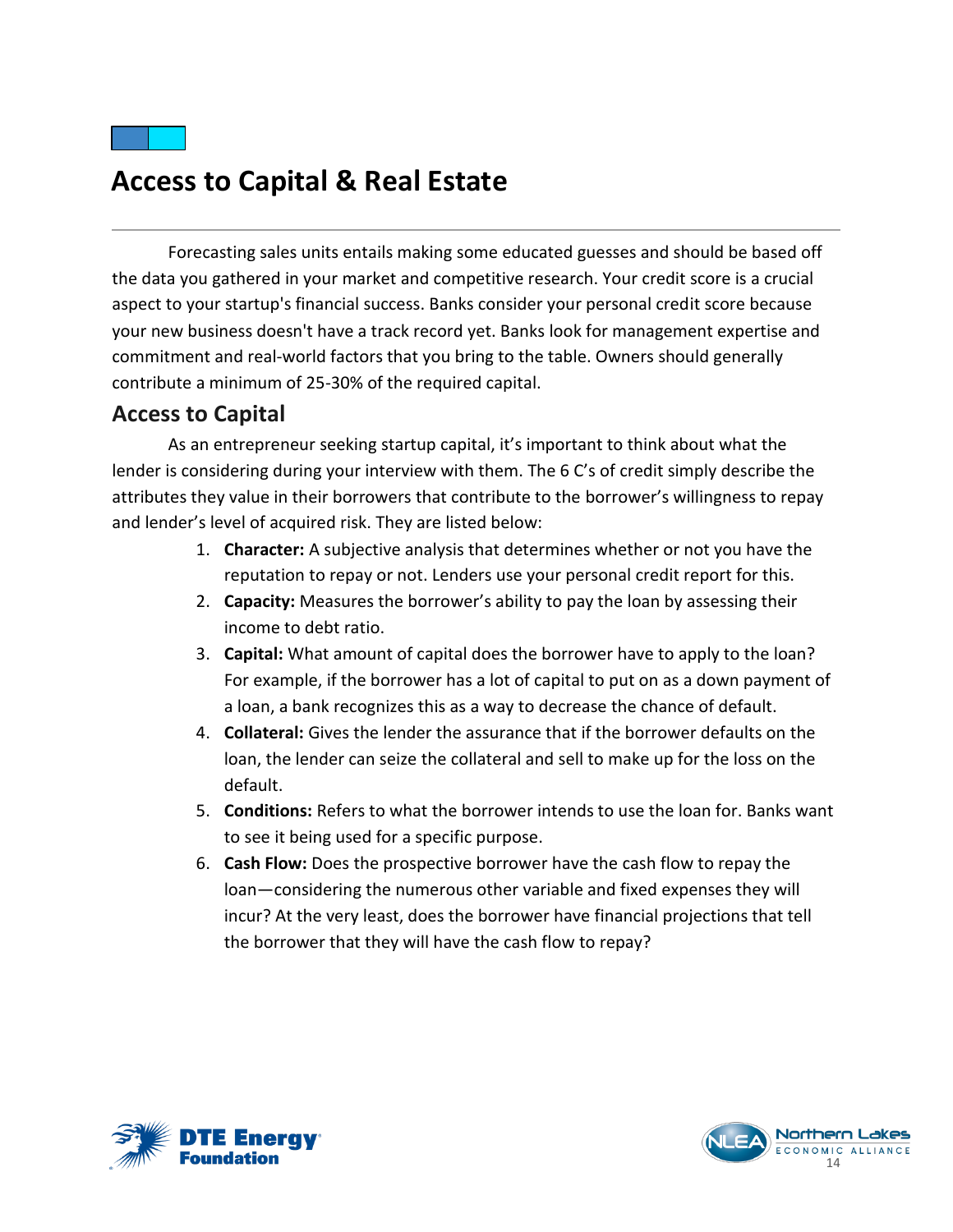Traditional and Alternative lenders offer forms of debt financing and are listed in the table below:

| <b>Traditional Lenders</b>                                                                                                       | <b>Contact Info</b>                                                                                                                                                                      |
|----------------------------------------------------------------------------------------------------------------------------------|------------------------------------------------------------------------------------------------------------------------------------------------------------------------------------------|
| <b>4 Front Credit Union</b><br>(https://www.4frontcu.com/)                                                                       | 800-638-1182 (Direct you based on location)                                                                                                                                              |
| <b>Charlevoix State Bank</b><br>(http://www.charlevoixstatebank.com/defaul<br>t.aspx?v=cb212192-7733-4b35-8fa2-<br>e7209f19bbec) | Richard Christner 231-547-4411                                                                                                                                                           |
| <b>Chemical Bank</b><br>(http://www.chemicalbankmi.com/)                                                                         | 800-867-9757 (Direct you based on location)                                                                                                                                              |
| <b>Citizens National Bank</b><br>(http://www.cnbismybank.com/business ban<br>king.htm)                                           | Petoskey: Joseph Daily 231-627-1964<br>Cheboygan: Bryan Kujawa 231-627-7711<br>Extension #2277<br>Indian River: Michelle Miller 231-238-8961<br>Mackinaw City: Nicole Drake 231-627-7111 |
| <b>Fifth Third Bank</b><br>(https://www.53.com/wps/portal/smallbusin<br>ess)                                                     | Cynthia Lamberson 231-439-8500                                                                                                                                                           |
| <b>Huntington National Bank</b><br>(http://www.huntington.com/bas/HNB2200.<br>htm)                                               | Bob Needham 231-922-5622                                                                                                                                                                 |
| <b>PNC Bank</b><br>(https://www.pnc.com/webapp/unsec/Home<br>page.do?siteArea=/pnccorp/PNC/Home/Smal<br>I+Business)              | Joanna Rautio 231-347-1951                                                                                                                                                               |
| <b>Straits Area Federal Credit Union</b><br>(http://www.mi-safcu.org/)                                                           | Cindy Harrison 800-337-9598                                                                                                                                                              |
| <b>Alternative Lenders</b>                                                                                                       | <b>Contact Info</b>                                                                                                                                                                      |
| <b>Northern Initiatives</b><br>(http://www.northerninitiatives.com/)                                                             | Chris Wendel 231-409-7889                                                                                                                                                                |



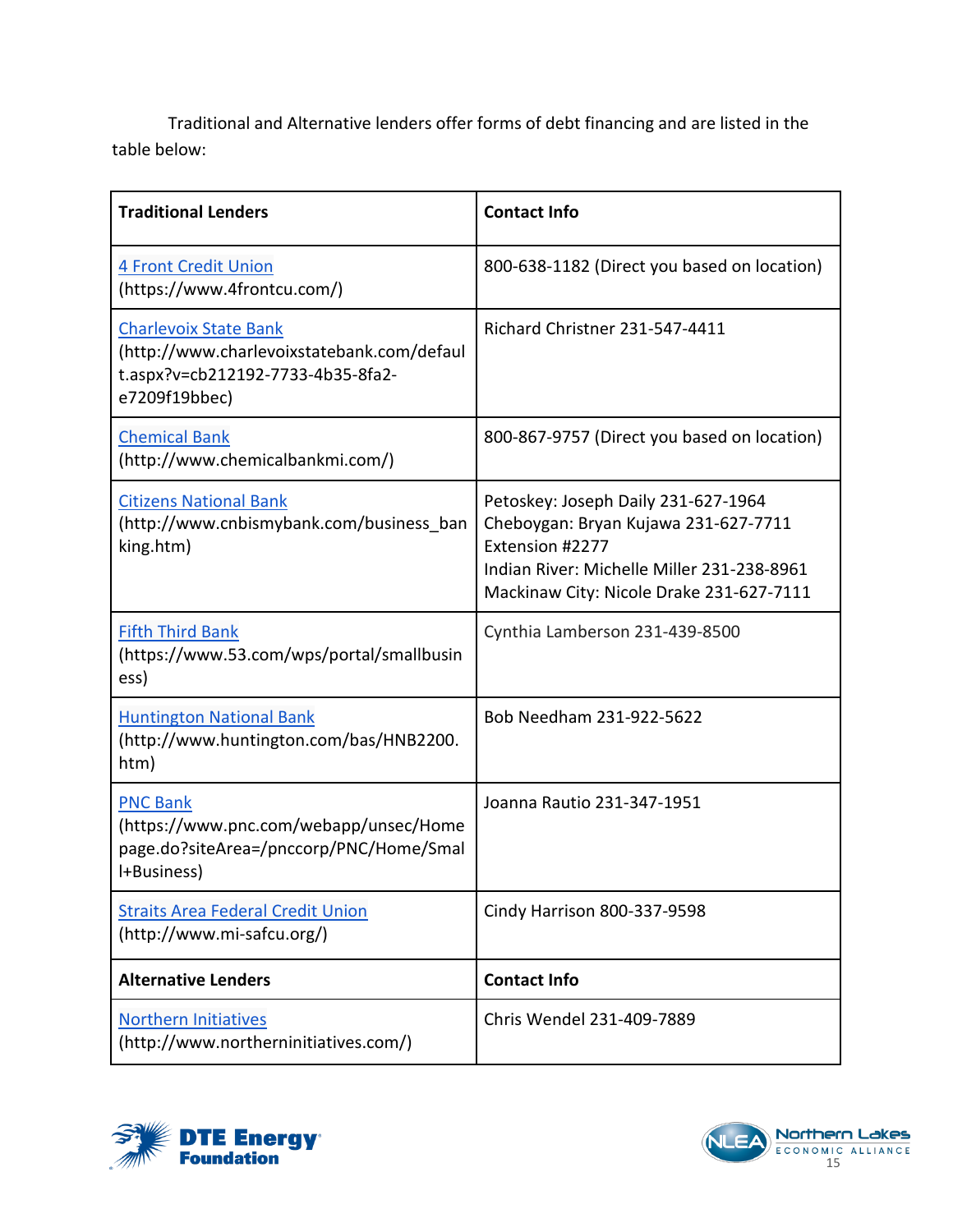| Northern Shores Loan Fund<br>(http://www.northernshoresloanfund.org/) | Cindy Hendrickson 231-347-6753 |
|-----------------------------------------------------------------------|--------------------------------|
| Venture North                                                         | Laura Galbraith 231-995-7110   |

[Michigan Certified Development Corporation \(MCDC\)](http://www.michigancdc.org/loan-programs)

(http://www.michigancdc.org/loan-programs): Michigan's #1 SBA lending partner.

[Understanding small business needs and capital access](https://www.northernlakes.net/wp-content/uploads/2015/07/fs40-1306326829-81211.pdf)

(https://www.northernlakes.net/wp-content/uploads/2015/07/fs40-1306326829-81211.pdf): This report was published by Michigan State University Center for Community and Economic Development.

#### **Great Lakes Energy Economic Development Loan Program**



Great Lakes Energy Economic Development Loan Program is available to provide lowinterest and zero-interest loans to promote economic development through job creation in or near rural areas served by Great Lakes Energy. Applicants are required to retain the professional economic development loan services of Northern Lakes Economic Alliance (NLEA) at their expense for loan application purposes. To learn more about this program contact the NLEA at 231-582-6482 or [info@northernlakes.net.](mailto:info@northernlakes.net)

[Loan Guidelines](https://www.gtlakes.com/loan-guidelines/) (https://www.gtlakes.com/loan-guidelines/)

In addition to the standard bank loans and debt financing, there are many other forms of business financing that entrepreneurs need to be aware of:

- **● Family and Friends**: Those who are supportive and willing to provide capital should be treated as creditors. This means that the financing agreement should include a payment plan and even interest over a time frame.
- **● Equity financing**: A method of raising capital by selling company ownership to investors.
	- [Equity Financing and Dilution Calculator](http://www.ownyourventure.com/equitySim.html) (http://www.ownyourventure.com/equitySim.html): This tool helps



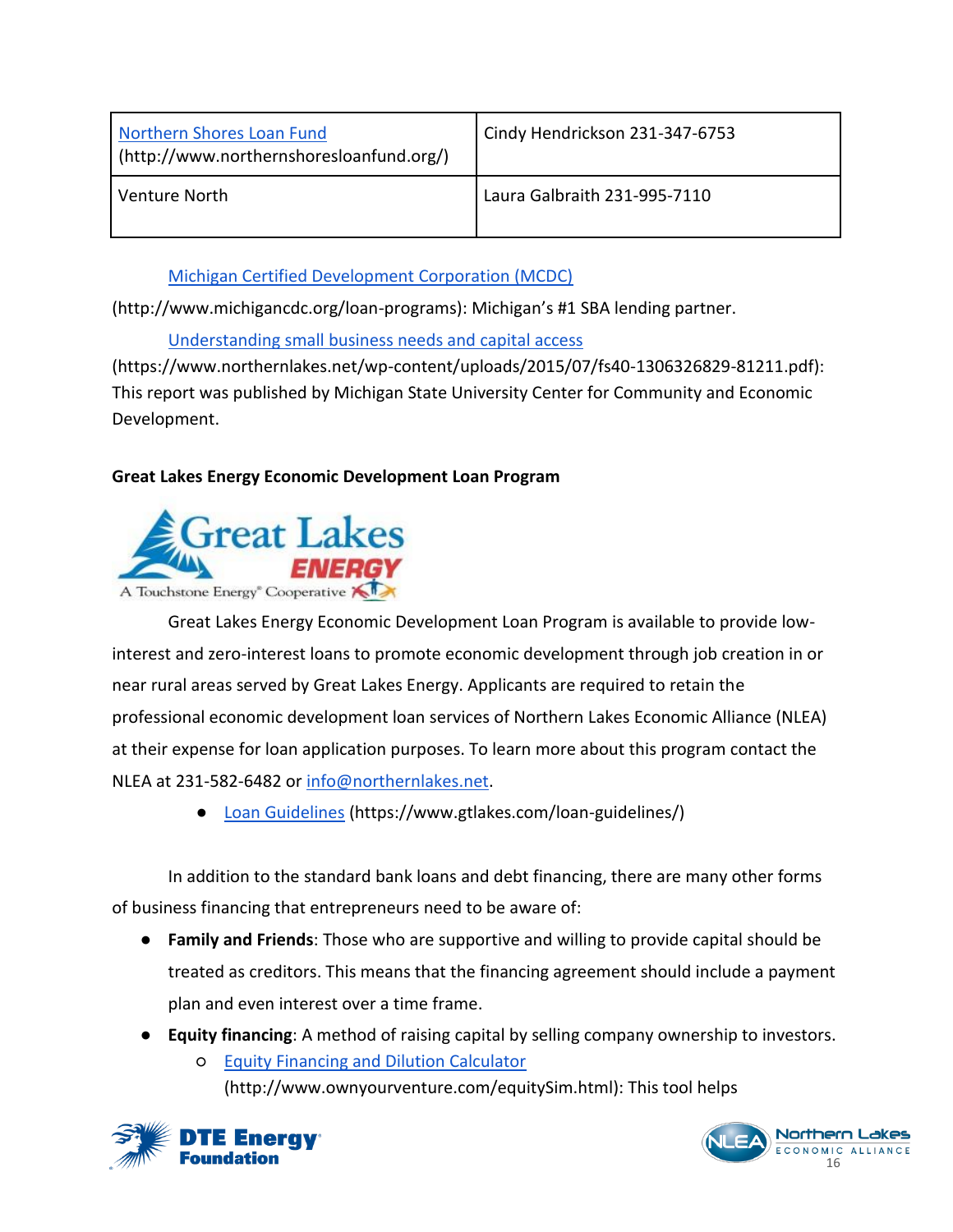entrepreneurs understand the impact of raising money for an early stage venture.

○ [Michigan Investment Network](https://www.michiganinvestmentnetwork.com/home)

(https://www.michiganinvestmentnetwork.com/home): You can register as an entrepreneur, create a proposal and match with an investor with the hope of executing a binding contract.

- **Angel investors**: Involves acquiring capital in exchange for equity and/or convertible debt. Angel investors are willing to help you all across the state. Some of these include:
	- [Northern Michigan Angels -](http://www.northernmichiganangels.com/) Traverse City (http://www.northernmichiganangels.com/)
	- [Michigan Angel Fund](http://www.miangelfund.com/) (http://www.miangelfund.com/)
- **● Crowdfunding:** This method involves raising small amounts of capital from a large number of investors. This has become an increasingly popular method of raising capital, especially in northern Michigan. The most popular crowdfunding sites include [Indiegogo](https://www.indiegogo.com/) (https://www.indiegogo.com/), [Kickstarter](https://www.kickstarter.com/) (https://www.kickstarter.com/), and [Rocket](https://www.rockethub.com/funding)  [Hub](https://www.rockethub.com/funding) (https://www.rockethub.com/funding).
- **● Small business grants:** Includes federal programs like Grants.gov and the Small Business Innovation Research. Grant monies are usually not available for new venture businesses, with a few exceptions of high technology businesses. You may find grant information at your local library or online:
	- [Grants.gov](http://www.grants.gov/) (http://www.grants.gov/)
	- [Catalog of Federal Domestic Assistance](https://www.cfda.gov/) (https://www.cfda.gov/)
	- [Northern Michigan Pitch Night Competitions](https://www.northernlakes.net/upcoming-events/northern-michigan-pitch-night/) (https://www.northernlakes.net/upcoming-events/northern-michigan-pitchnight/)
- [USDA](http://www.usda.gov/wps/portal/usda/usdahome?navid=GRANTS_LOANS) (http://www.usda.gov/wps/portal/usda/usdahome?navid=GRANTS\_LOANS): Not just for Agriculture, the USDA provides a variety of funding opportunities.

#### **SBA FAQs:**

● The U.S. Small Business Association offers extensive information and articles regarding small business financing. A good place to start is in the site's [Frequently Asked](https://www.sba.gov/sites/default/files/Finance-FAQ-2016_WEB.pdf)  [Questions about Business Financing](https://www.sba.gov/sites/default/files/Finance-FAQ-2016_WEB.pdf) (https://www.sba.gov/sites/default/files/Finance-FAQ-2016\_WEB.pdf) section.



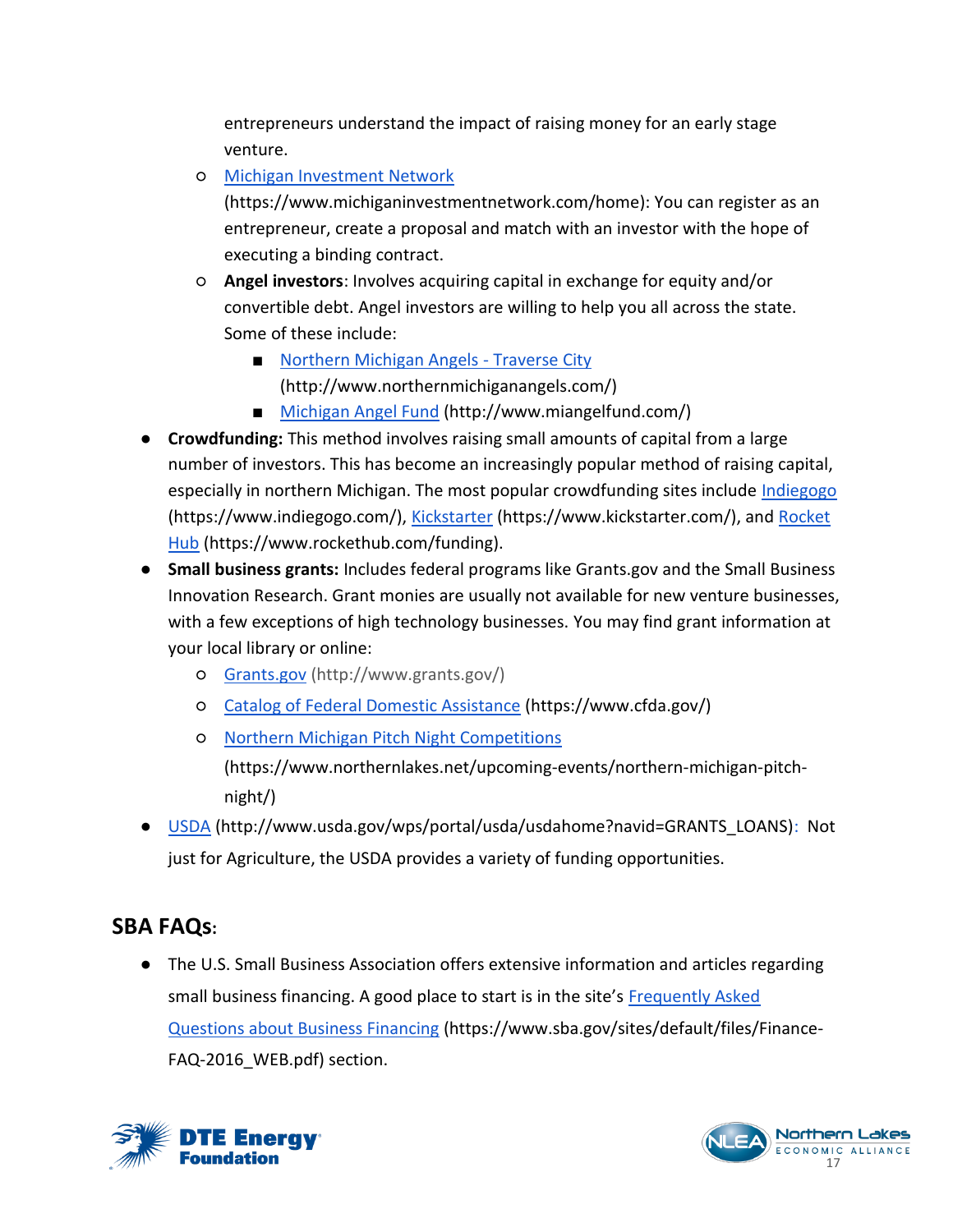#### <span id="page-18-0"></span>**Real Estate**

Before purchasing your property for your business, learn some basics before venturing into an investment. Grabbing the first property you look at is not recommended because it "looks nice." Give yourself a wide range of options and then narrow them down based on the goals you've set.

The [MEDC Site Selection -](https://www.michiganbusiness.org/site-selection/) Real Estate Database (https://www.michiganbusiness.org/site-selection/) lets you search for office, industrial or retail space that is either for lease or sale. You are able to filter the results to show spaces in a certain county or city/town.

For information regarding real estate, visit your local chamber to direct you to agents in your area.

A great alternative for someone who is looking for work space in Northern Michigan can join [The Loft](https://www.harborspringsloft.work/) (https://www.harborspringsloft.work/) in beautiful downtown Harbor Springs. The Loft is a coworking space that offers a supportive entrepreneurial climate. It includes a light, bright, casual office environment, excellent internet, a multifunction printer, scanner and copier, a main street business address and mail drop, community desks, collaboration areas, casual seating, outdoor seating, kitchenette and access to events, seminars, and trainings.

## <span id="page-18-1"></span>**Marketing & Sales**

Utilizing marketing and sales is necessary to determine where you are now in relation to where you want to be at. Together, they help identify needed resources to start and run your new enterprise. You want to make your price appealing to consumers and explain how it relates to competitors.

A smart pricing strategy includes the overall understanding of the market price. Market price is the average price charged by your competitors and the price at which their product or service is generally valued in the marketplace. It is important to understand the start up prices, the break-even point, and making a profit.

- **● 5 P's of Marketing:**
	- **Product:** Describe product or service offered.
	- **Price:** Price strategies that will help you reach your target profit margin.
	- **Place:** Indicate where your business will sell its products or services and how they will get to consumers.
	- **Promotion:** Methods used to communicate the features and benefits of your product or services to your target customers.



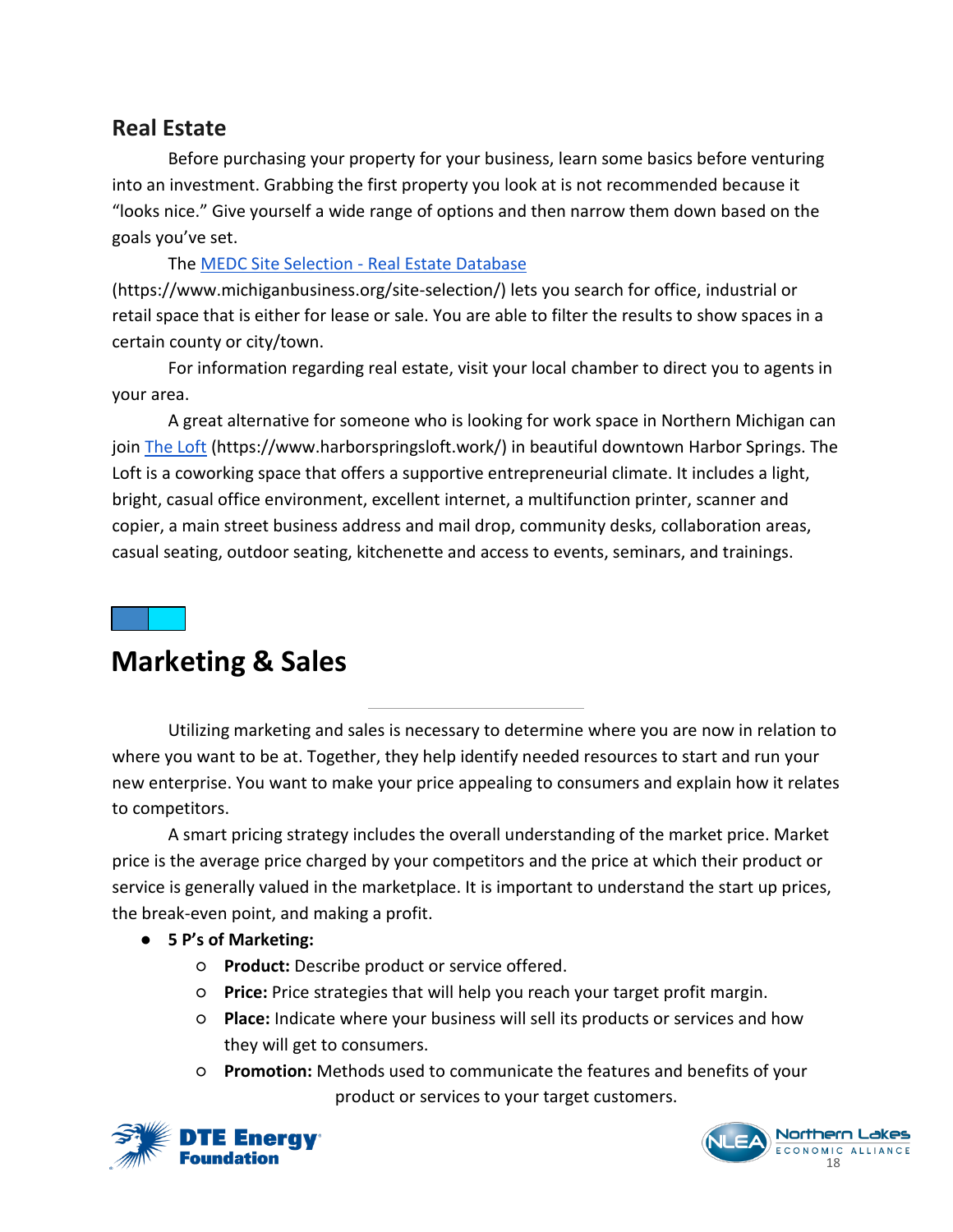○ **People:** Decide sales strategy and the people who will provide sales and service to be used in marketing products and services to your customers.

Creating your brand image is the first step in marketing. You want to sell to your customers through your marketing message to sum up all the elements of your brand. The Marketing Plan helps address how you plan to market and communicate your product and service. The mediums that you plan to use for communications should be mentioned as well and how you plan to pay for them. Below are some resources to help brand and advertise your business:

#### **Antrim County:**

| Name                                                                                                                      | Location          | Contact                                       |
|---------------------------------------------------------------------------------------------------------------------------|-------------------|-----------------------------------------------|
| <b>Team Ads</b><br>(http://www.goteamads.co<br>$m$ )                                                                      | <b>Bellaire</b>   | 888-774-9930                                  |
| <b>Bailey Design and</b><br>Consulting                                                                                    | <b>Bellaire</b>   | 231-676-3299                                  |
| <b>Pro Image Design</b><br>(http://proimagedesigninc.n<br>et)                                                             | Rapid City        | 231-322-8052                                  |
| The W Group<br>(http://thewgroup.com/yhj)                                                                                 | <b>Elk Rapids</b> | 616-291-1713                                  |
| The Place, LLC<br>(http://www.promoplace.c<br>om/theplace/)                                                               | <b>Elk Rapids</b> | 231-264-5607                                  |
| <b>New Era Social Marketing</b><br>(http://newerasocialmarket<br>ing.com/)                                                | Kewadin           | John: (231) 322-3001<br>Emily: (989) 714-0930 |
| <b>Eagle Eye Drone Service &amp;</b><br><b>Media Productions</b><br>(https://www.eagleeyedron<br>eservice.com/media-prod) | Kewadin           | 231-360-0636                                  |



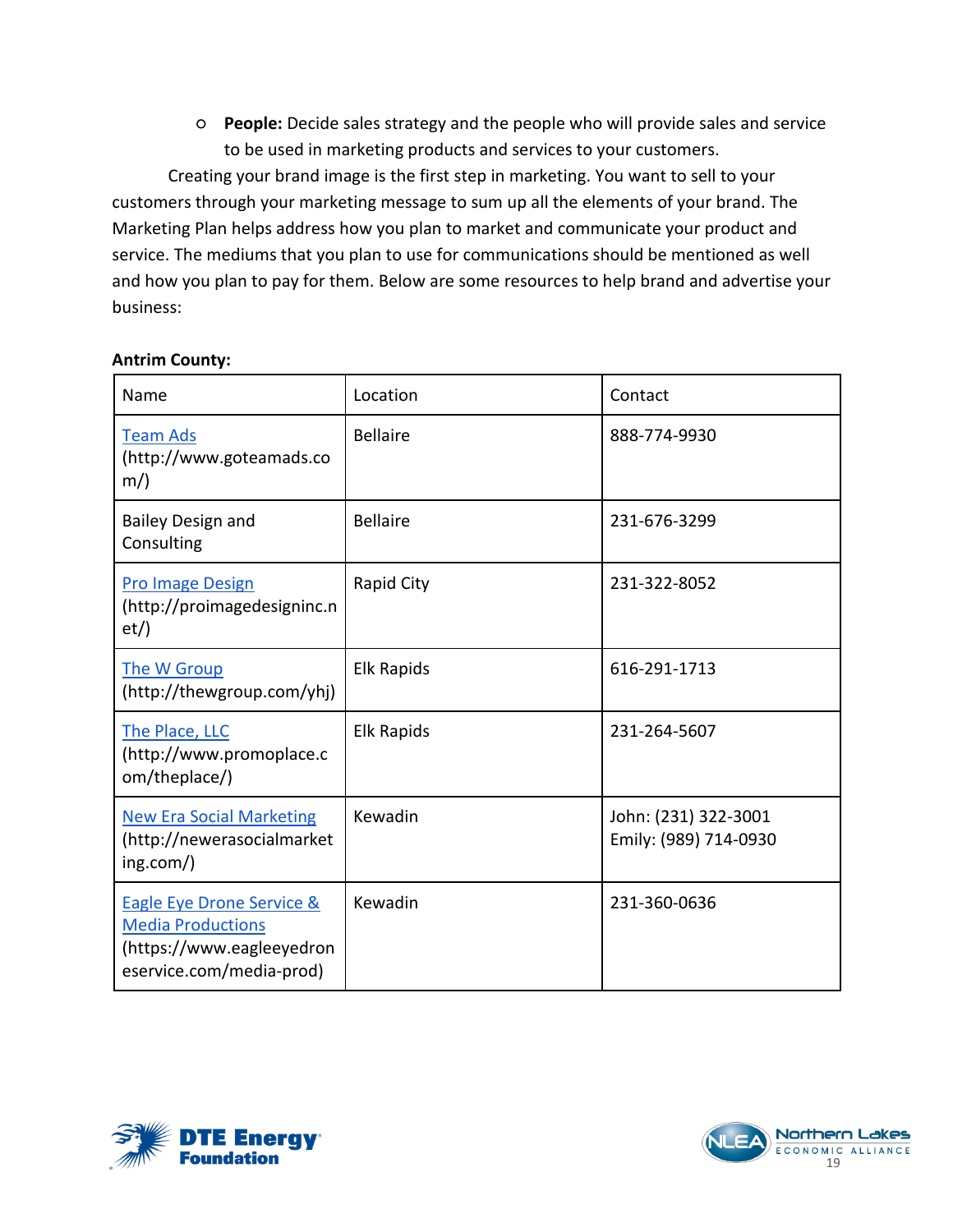#### **Charlevoix County:**

| <b>Charlevoix County News</b><br>(http://www.charlevoixcount<br>ynews.com/) | Gaylord           | 989-732-8160 |
|-----------------------------------------------------------------------------|-------------------|--------------|
| <b>Charlevoix Courier</b><br>(https://www.petoskeynews.<br>com/charlevoix/) | Charlevoix        | 231-547-6558 |
| Real People Media, Inc<br>(http://www.realpeoplemedi<br>$a.org$ )           | Charlevoix        | 231-838-6460 |
| Francis Criqui & Associates,<br><b>LLC</b>                                  | Charlevoix        | 517-518-1446 |
| <b>Harbor House Publishers</b><br>(https://www.harborhouse.c<br>$om$ )      | <b>Boyne City</b> | 231-582-2814 |
| <b>Nickel Design, Inc</b><br>(https://nickeldesigninc.com/                  | <b>Boyne City</b> | 231-582-9299 |
| <b>Boyne City Gazette</b><br>(http://www.boynegazette.c<br>om)              | <b>Boyne City</b> | 231-582-2799 |
| Up North Imagewear                                                          | <b>Boyne City</b> | 231-582-3173 |
| <b>Village Graphics Inc.</b><br>(http://www.villagegraphicsi<br>nc.com()    | Charlevoix        | 231-547-4172 |
| <b>Mobile Appfitters, LLC</b><br>(https://www.mobileappfitte<br>rs.com()    | <b>Boyne City</b> | 231-675-4591 |
| Latitude 45 Marketing                                                       | East Jordan       | 231-676-9197 |
| <b>RAZREYE Website Design</b><br>(https://razreye.com/)                     | East Jordan       | 231-753-6153 |



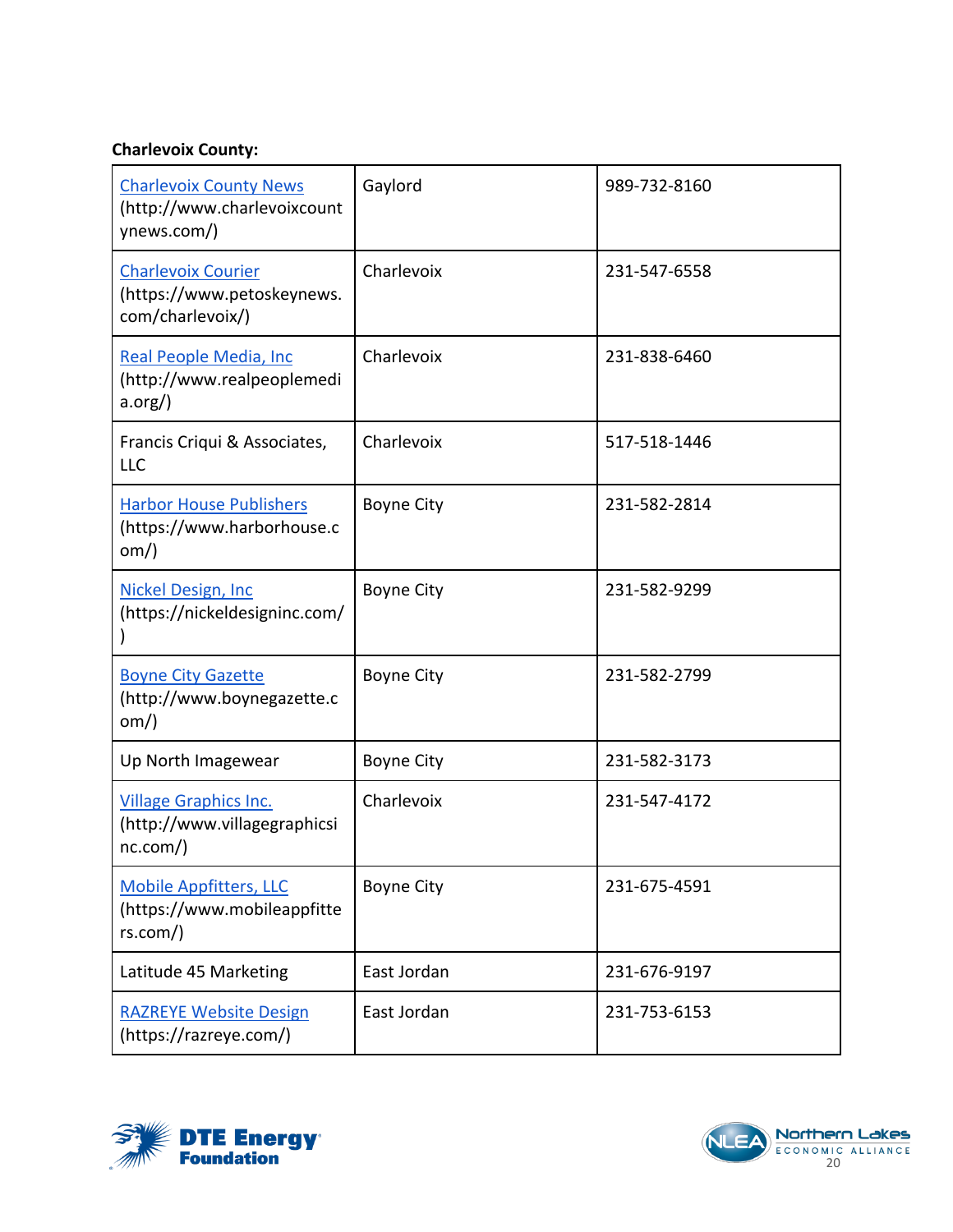#### **Emmet County:**

| Nimble Kettle, LLC<br>(http://www.nimblekettle.co<br>$m$ )                                | Petoskey              | 231-622-5032         |
|-------------------------------------------------------------------------------------------|-----------------------|----------------------|
| Mackinac Journal/Cheboygan<br><b>Daily Tribune</b><br>(http://www.cheboygannews<br>.com() | Cheboygan             | 231-627-7144         |
| <b>Mitchell Graphics</b><br>(http://www.mitchellgraphics<br>.com()                        | Petoskey              | 231-347-4635         |
| <b>Networks Northwest</b><br>(http://www.networksnorth<br>west.org/talent/)               | Petoskey              | 231-439-5213         |
| <b>Sign &amp; Design</b><br>(http://www.signanddesign.c<br>$om$ )                         | Petoskey              | 231-348-9256         |
| <b>Petoskey News Review</b><br>(https://www.petoskeynews.<br>com()                        | Petoskey              | 231-347-2544         |
| <b>Abuzz Creative</b><br>(https://www.abuzzcreative.c<br>$om$ )                           | <b>Harbor Springs</b> | 231-373-8414         |
| <b>Creative i Advertising &amp;</b><br><b>Production</b><br>(http://www.creativei.tv/)    | Petoskey              | 231-347-9791 EXT. 11 |
| Decka Digital, LLC<br>(http://deckadigital.com/)                                          | <b>Harbor Springs</b> | 231-347-1253         |
| <b>Designbot Creative</b><br>(http://www.designbotcreati<br>ve.com()                      | Petoskey              | 231-622-3527         |



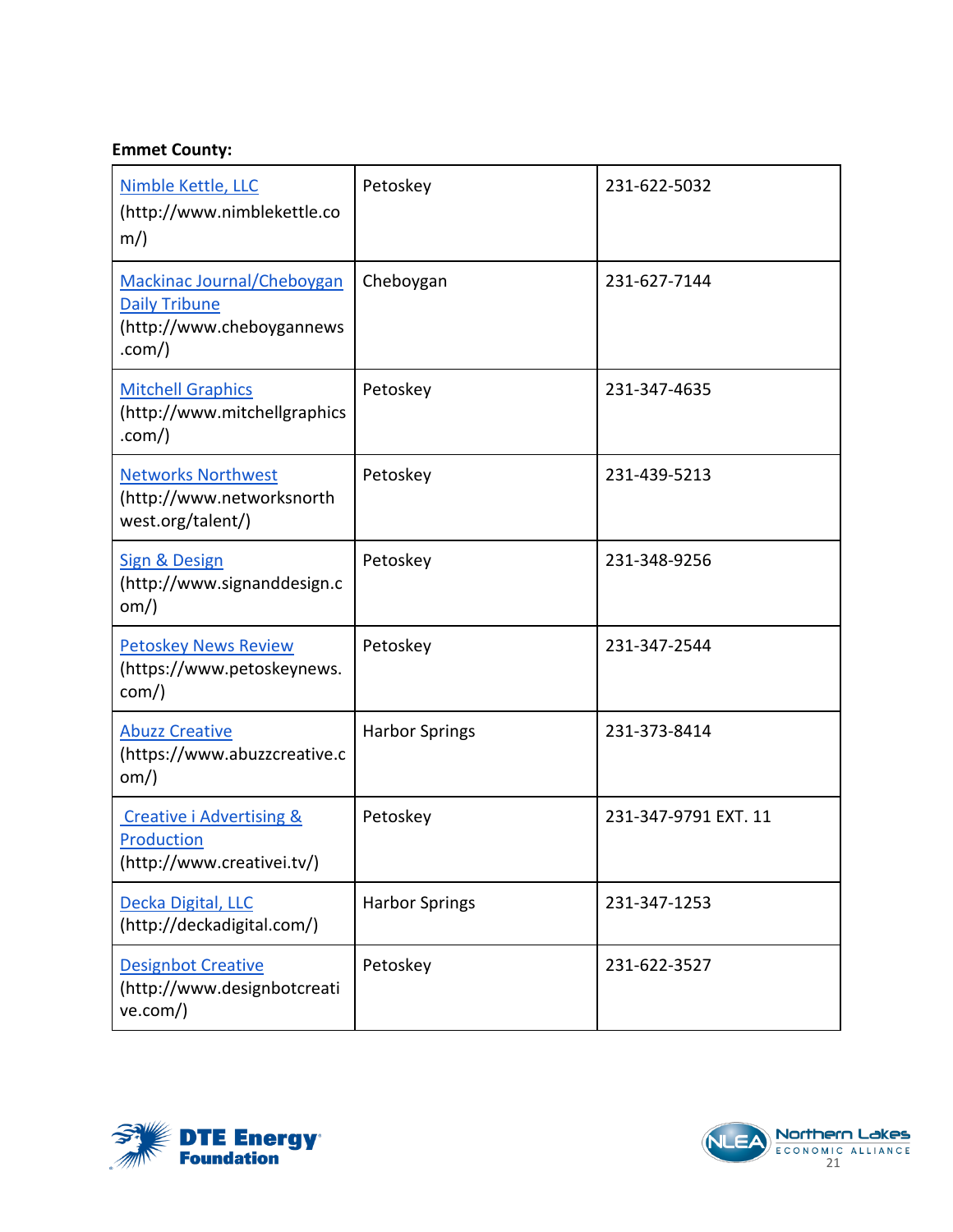| <b>Harbor Light Newspaper</b><br>(https://www.harborlightnew<br>s.com/ $)$                       | <b>Harbor Springs</b> | 231-526-2191          |
|--------------------------------------------------------------------------------------------------|-----------------------|-----------------------|
| Jane Bock Designs                                                                                | Petoskey              | 231-347-6904          |
| <b>MacDonald-Garber</b><br><b>Broadcasting</b><br>(https://macdonaldgarberbro<br>adcasting.com/) | Petoskey              | 231-347-8713 EXT. 109 |
| <b>Pierpont Productions Inc.</b><br>(http://pierpontproductions.c<br>om)                         | <b>Harbor Springs</b> | 231-347-4488          |
| <b>Common Angle</b><br>(https://commonangle.com/)                                                | Petoskey              | 231-347-1300          |

#### **Cheboygan County:**

| Name                                                                            | Location            | Contact         |
|---------------------------------------------------------------------------------|---------------------|-----------------|
| <b>Straits Area Printing</b><br>(https://www.straitsprinting.<br>com()          | Cheboygan           | 231-627-5647    |
| <b>BrassWind Designs</b>                                                        | <b>Indian River</b> | 231-670-4181    |
| <b>Cheboygan News</b><br>(http://www.cheboygannews<br>.com()                    | Cheboygan           | 231-627-7144    |
| <b>Black Diamond Broadcasting</b><br>(http://blackdiamondbroadca<br>sting.com/) | Cheboygan           | <b>No Phone</b> |
| <b>Social Solutions</b><br>(http://socialsolutionsmi.com<br>$\bigwedge$         | Cheboygan           | 877-623-0482    |
| <b>North River Creative</b><br>(http://www.northrivercreati<br>ve.com()         | Cheboygan           | 248-290-1863    |

<span id="page-22-0"></span>

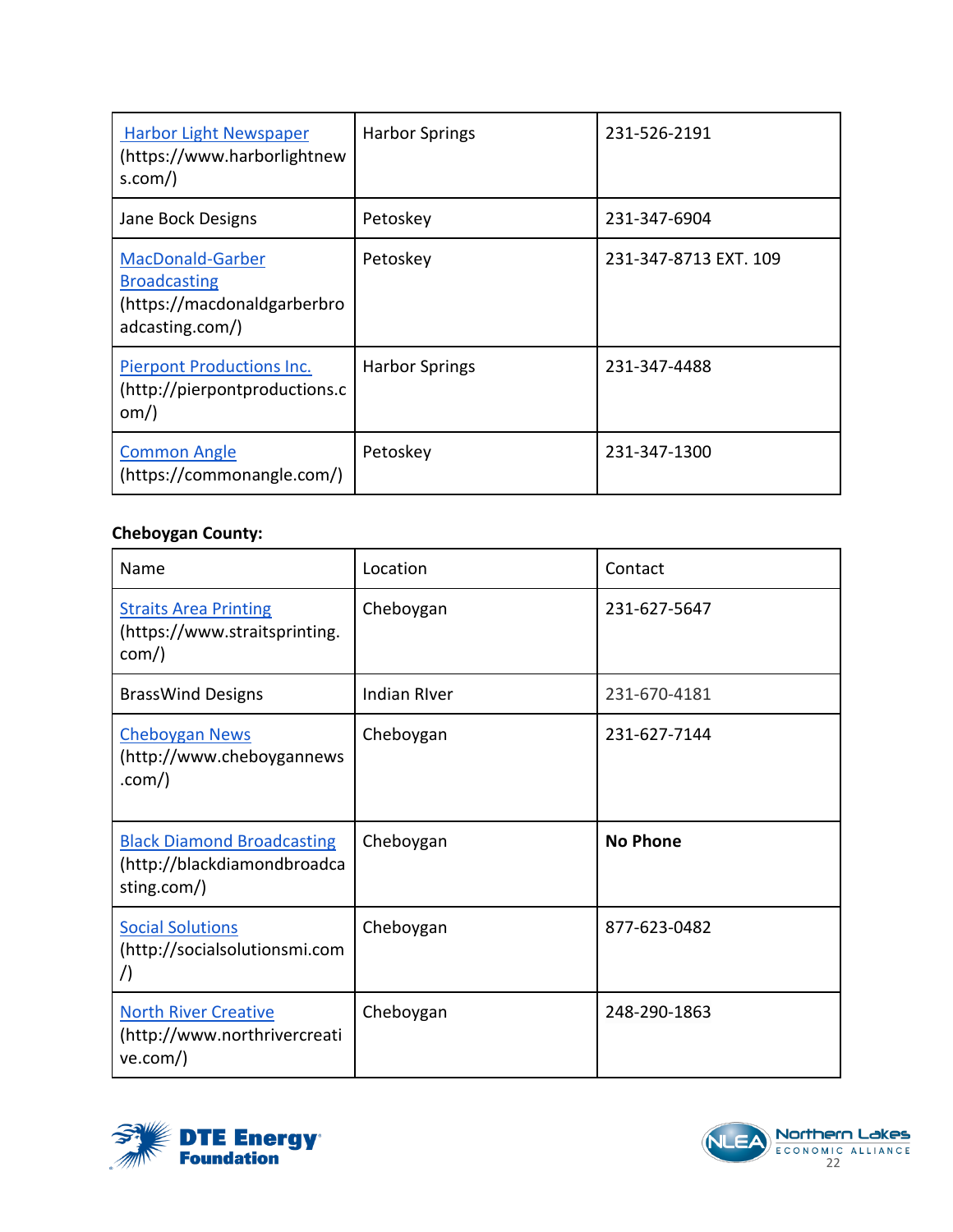#### **Media**

#### **Traditional media include:**

- **Print:** Newspapers/Magazines are still widely used specifically in rural areas.
- **Radio:** Most stations are a specific genre in an area and can help you target a certain demographic.
- **Television:** Expensive and difficult to prepare but effective in today's market.
- **Direct Mail:** Effective for directing to a certain market and inexpensive compared to some other mediums.
- **Telephone:** A good way to target a certain demographic with a personalized conversation.

#### **Non-traditional media include:**

- **Email:** Target and trigger ads to consumers through personalized messages/coupons. It is a huge marketing tool especially to companies who don't have a large social media presence.
- **Website:** Landmarking page for information about your enterprise and for people to contact you with questions. Search engine optimization is an integral part of marketing your brand. This will inform northern Michigan about your brand by propelling yourself above your competition through internet searches.
- **Social Media:**
	- **Facebook:** Popular with middle aged adults for promoting businesses and connecting within their area.
	- **Instagram:** Photo and video network for teens and adults in their 20's & 30's.
	- **LinkedIn:** Site designed for professional networking, job searching, and connecting.
	- **Twitter:** Real time news feed for networking professionals.
	- **Pinterest:** Social network of images and boards of someone's lifestyle, great for showcasing products of your enterprise.



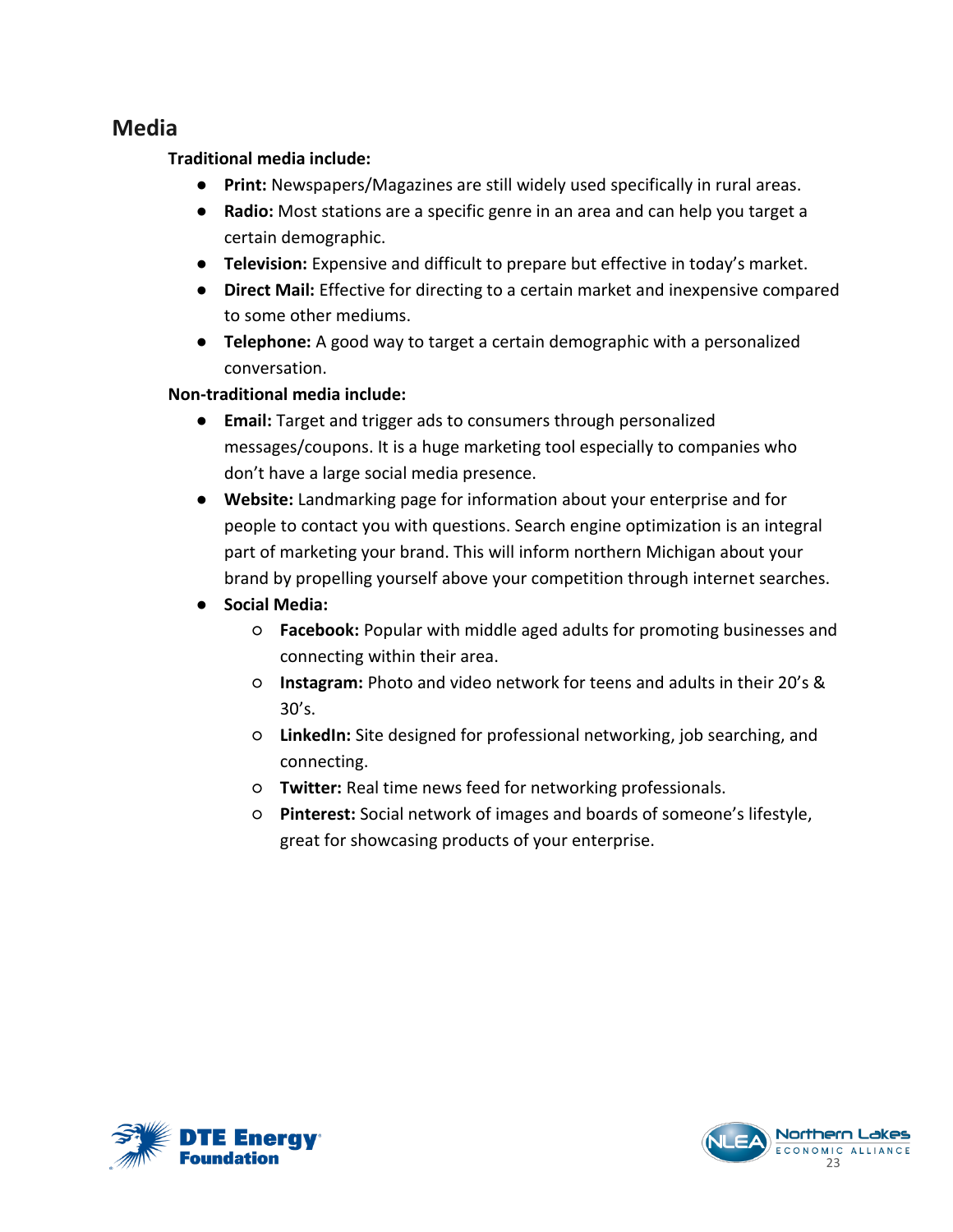<span id="page-24-0"></span>

Perhaps one of the more unforeseen challenges when starting a business is navigating through choosing the appropriate legal structure, filling out and obtaining the proper licensing and learning about your county's permitting and zoning regulations.

Adopting the desired legal structure should be one of the first steps for any entrepreneur who has a viable product/idea. There are typically 5 different structures to choose from including a sole proprietorship, partnership, conventional corporation, subchapter corporation and a limited liability company.

- **Sole Proprietorship:** One person owns and operates the business. The profits are all taxed as personal income. There is unlimited personal liability for claims, taxes and debts. Many businesses start out as sole proprietorships because of their ease but then shift to more elaborate structure.
- **Partnership:** Two partners own and manage the business. Each partner is referred to as an agent and has the power to hire employees, borrow money and operate the business. The profits are taxed as personal income and the partners are each liable for partnership claims, debts and taxes. There is also a limited partnership which allows the partners to avoid personal asset liability.
- **Conventional Corporation:** A corporation in which its owners, or shareholders are taxed separate from the entity. In general, incorporation protects the party from liability from the company's debts or claims. It also means that you can sell stock. Taxes are paid on income and on shareholder dividends.
- **Subchapter Corporation:** A corporation in which the owners are protected from liability, but do not have to pay federal income taxes for the corporation itself. The decision for which type of the corporation is made when the party decides if they want to pass corporate income, losses, deductions, and credits through to their shareholders. This may be an attractive option for many but complying with regulations can be quite costly and time-consuming.
- **Limited Liability Company (LLC):** LLC's can be a good option for anyone who has a lot of personal assets that they want liability protection from. They also allow profits and losses to be recorded through personal income which avoids the large corporate taxes but are then picked up in self-employment taxes.

\*Consult with a local lawyer and accountant at the same time to determine which legal structure is best for you and your business.



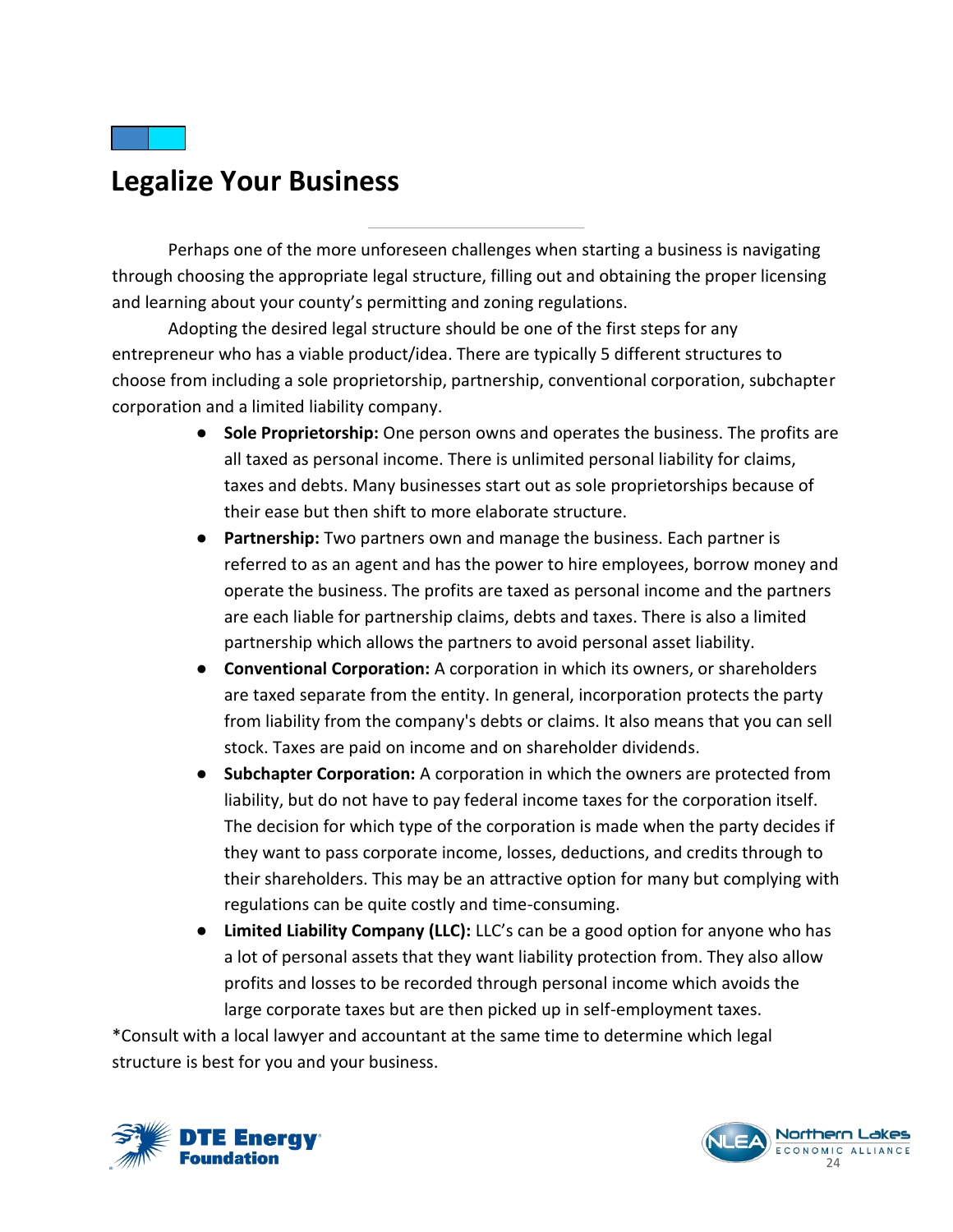#### <span id="page-25-0"></span>**Register Your Business Name**

Filing a DBA or business name can be done by filling out an assumed name application at the county clerk's office where the business will be located. Corporations, limited partnerships, and LLC's file their name at the corporation's division. Comprehensive information on registering a business name can be found [here](https://www.michigan.gov/documents/lara/8009_528143_7.pdf)

(https://www.michigan.gov/documents/lara/8009\_528143\_7.pdf).

It is also imperative that the interested party look into proper licensing and regulatory requirements. Full information on this can be accessed through the [Michigan Department of](https://www.michigan.gov/lara/)  [Licensing and Regulatory Affairs](https://www.michigan.gov/lara/) (https://www.michigan.gov/lara/) (LARA).

#### <span id="page-25-1"></span>**Federal Taxes with the IRS**

All businesses need to pay taxes to the federal government. The legal structure is the main determinant for which taxes will apply and the timeline for when taxes are due.

- IRS small business page: [Small Business and Self-Employed Tax Center](https://www.irs.gov/businesses/small-businesses-self-employed) (https://www.irs.gov/businesses/small-businesses-self-employed)
- [Business Taxes for the Self-Employed: The Basics](http://www.irsvideos.gov/SmallBusinessTaxpayer/virtualworkshop)

(http://www.irsvideos.gov/SmallBusinessTaxpayer/virtualworkshop). This is an IRS Webinar for new and small business owners and self-employed. It will teach you what you need to know to meet your federal tax obligations.

#### <span id="page-25-2"></span>**State Taxes with the Michigan Department of Treasury**

State business taxes depend on the type of business conducted, whether or not there are employees, the amount of gross receipts and many other factors. More information and forms can be accessed online at<https://www.michigan.gov/treasury> (Michigan Department of the Treasury).

● Also see Michigan Business One-Stop: [Business Tax](https://www.michigan.gov/taxes/0,4676,7-238-43519---,00.html)

(https://www.michigan.gov/taxes/0,4676,7-238-43519---,00.html) information.

In addition to requiring the proper licensing and registration, those looking into starting a business also need to identify the different zoning and permitting restrictions in the area. Zoning and permitting varies from county to county and also township to township with some having requirements while others do not. The best option is to access the township website and locate their zoning office where you can find their ordinances and the necessary zoning permits and applications.

Another resource is the county specific permitting and zoning guides that were developed through Networks Northwest, formerly known as the Northwest Michigan Council of Governments and Northern Lakes Economic Alliance. The links to these are posted below:

**●** [Antrim County Permitting and Zoning Guide](https://www.northernlakes.net/wp-content/uploads/2015/07/fs44-1357662938-64150.pdf) (https://www.northernlakes.net/wpcontent/uploads/2015/07/fs44-1357662938-64150.pdf)



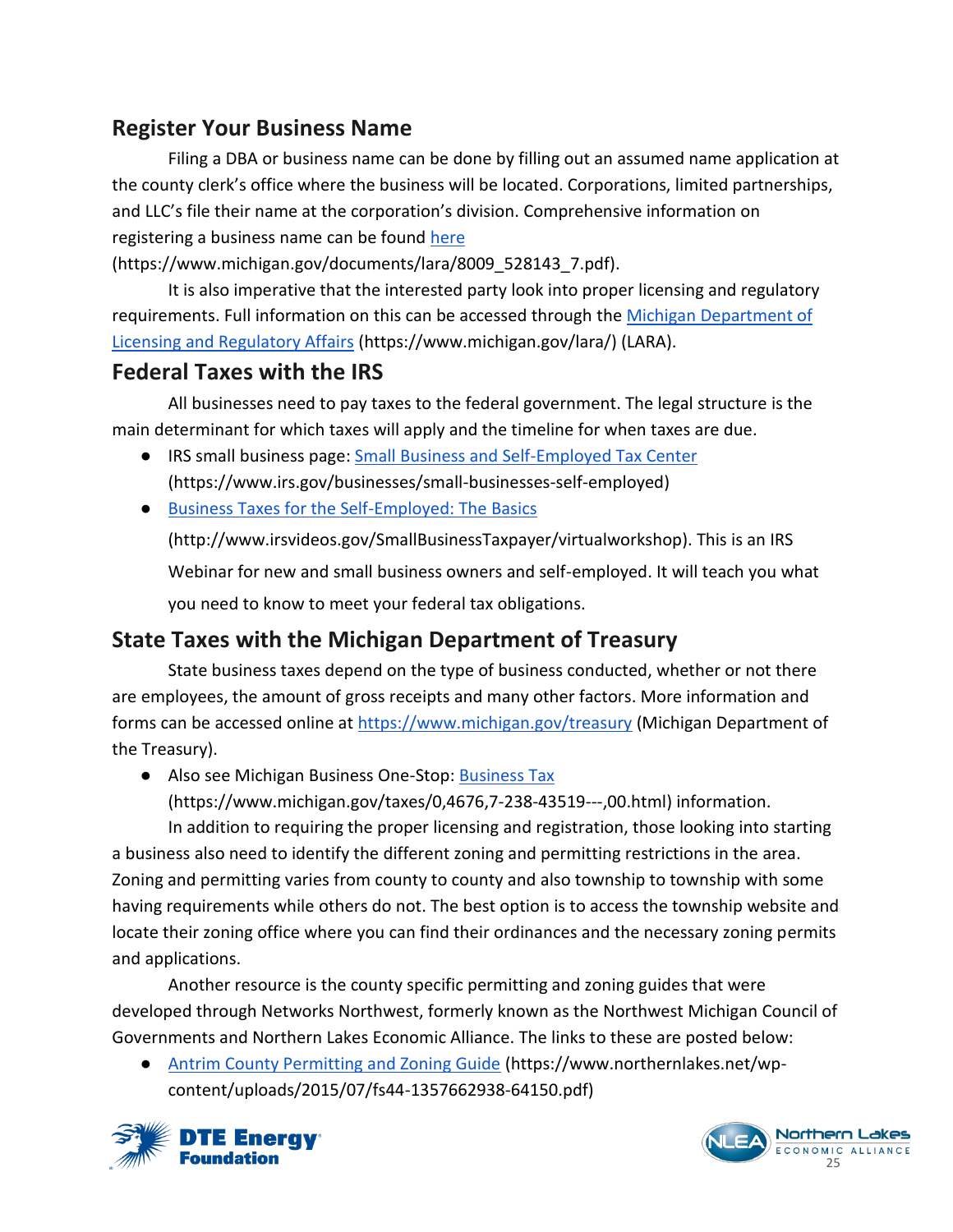- **●** [Charlevoix County Permitting and Zoning Guide](https://www.northernlakes.net/wp-content/uploads/2015/07/fs15-1357663113-41689.pdf) (https://www.northernlakes.net/wpcontent/uploads/2015/07/fs15-1357663113-41689.pdf)
- **●** [Cheboygan County Permitting and Zoning Guide](https://www.northernlakes.net/wp-content/uploads/2015/07/Chebogan-County-GTPZ-2016.pdf) (https://www.northernlakes.net/wpcontent/uploads/2015/07/Chebogan-County-GTPZ-2016.pdf)
- **●** [Emmet County Permitting and Zoning Guide](https://www.northernlakes.net/wp-content/uploads/2015/07/Emmet-County-2016-reduced-size.pdf) (https://www.northernlakes.net/wpcontent/uploads/2015/07/Emmet-County-2016-reduced-size.pdf)

#### <span id="page-26-0"></span>**Insurance**

As an entrepreneur, risk is a major part of starting and growing your business. As a result, insurance is a necessary component to think about in the early stages of your business to prevent catastrophic loss to your work. Shop around. Rates and types of coverages vary among carriers. Common types of insurance to be considered are below:

- **Liability Insurance:** Covers injury and property damage to individuals caused by accidents on the owner's property.
- **Property Insurance:** Covers damage to property, equipment, inventory, etc. from fire, theft or storm.
- **Vehicle Insurance:** If company vehicles are used this will cover bodily injury and damage resulted from the use of that vehicle for work.
- **Health Insurance:** This needs to be purchased if you relied on your previous job.
- **Workers Compensation:** Covers any injuries, loss of wages and death to employees injured on the job. Also protects from employee lawsuits.
- **Product Liability Insurance:** Protects the business' product line from lawsuits caused by consumer use of the product. Only applicable to businesses that sell products to the general public.

\*These are types of coverages that should be considered as a small business owner. The owner should sit down with an insurance broker and discuss what specific types of coverage apply to their operation.



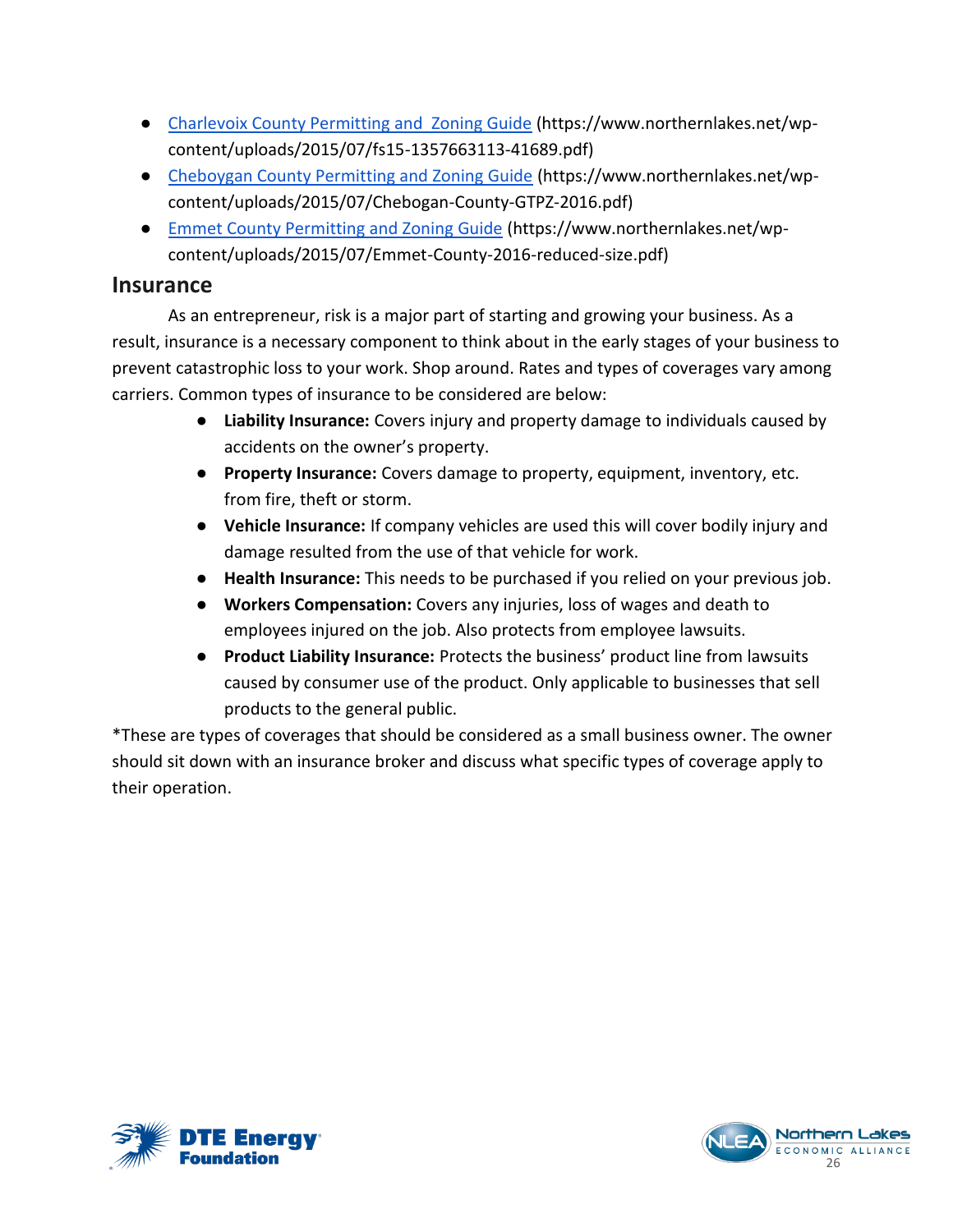#### **Antrim County**

| Name                                                                              | Location                           | Contact                                     |
|-----------------------------------------------------------------------------------|------------------------------------|---------------------------------------------|
| <b>Fischer Insurance</b><br>(https://www.fischerins.com/                          | Elk Rapids, Bellaire,<br>Mancelona | 231-264-6161, 231-533-6161,<br>231-587-8414 |
| <b>Fitzpatrick Insurance</b><br>(http://www.fitzinsurance.co<br>m/contactus.html) | <b>Elk Rapids</b>                  | 231-264-0333                                |
| <b>Guy Dean Insurance Agency</b><br>(http://guydean.net/)                         | Alden                              | 231-331-4700                                |
| <b>NuStar Insurance</b><br>(http://www.nustarinsurance<br>.net/?mv=f&nf=/)        | <b>Central Lake</b>                | 231-544-1116                                |
| PaulMark Insurance Agency                                                         | <b>Elk Rapids</b>                  | 231-264-8305                                |
| <b>Riedy Mark R Ins Agency Inc.</b><br>(https://riedyagency.com/)                 | <b>Bellaire</b>                    | 231-533-8688                                |
| Solace Insurance Agency                                                           | <b>Elk Rapids</b>                  | 231-903-4683                                |

### **Charlevoix County**

| Name                                                                                               | Location                  | Contact                    |
|----------------------------------------------------------------------------------------------------|---------------------------|----------------------------|
| <b>Bingham Insurance</b><br>(http://www.bingham-<br>insurance.com/)                                | Charlevoix, Beaver Island | 231-547-4062, 231-448-2150 |
| Charlevoix Agency, Inc.<br>(http://www.charlevoixagenc<br>y.com()                                  | Charlevoix                | 231-547-4441               |
| Korthase Flinn Insurance and<br><b>Financial Services</b><br>(http://www.korthaseflinn.co<br>$m$ ) | Boyne City, East Jordan   | 800-303-4113               |



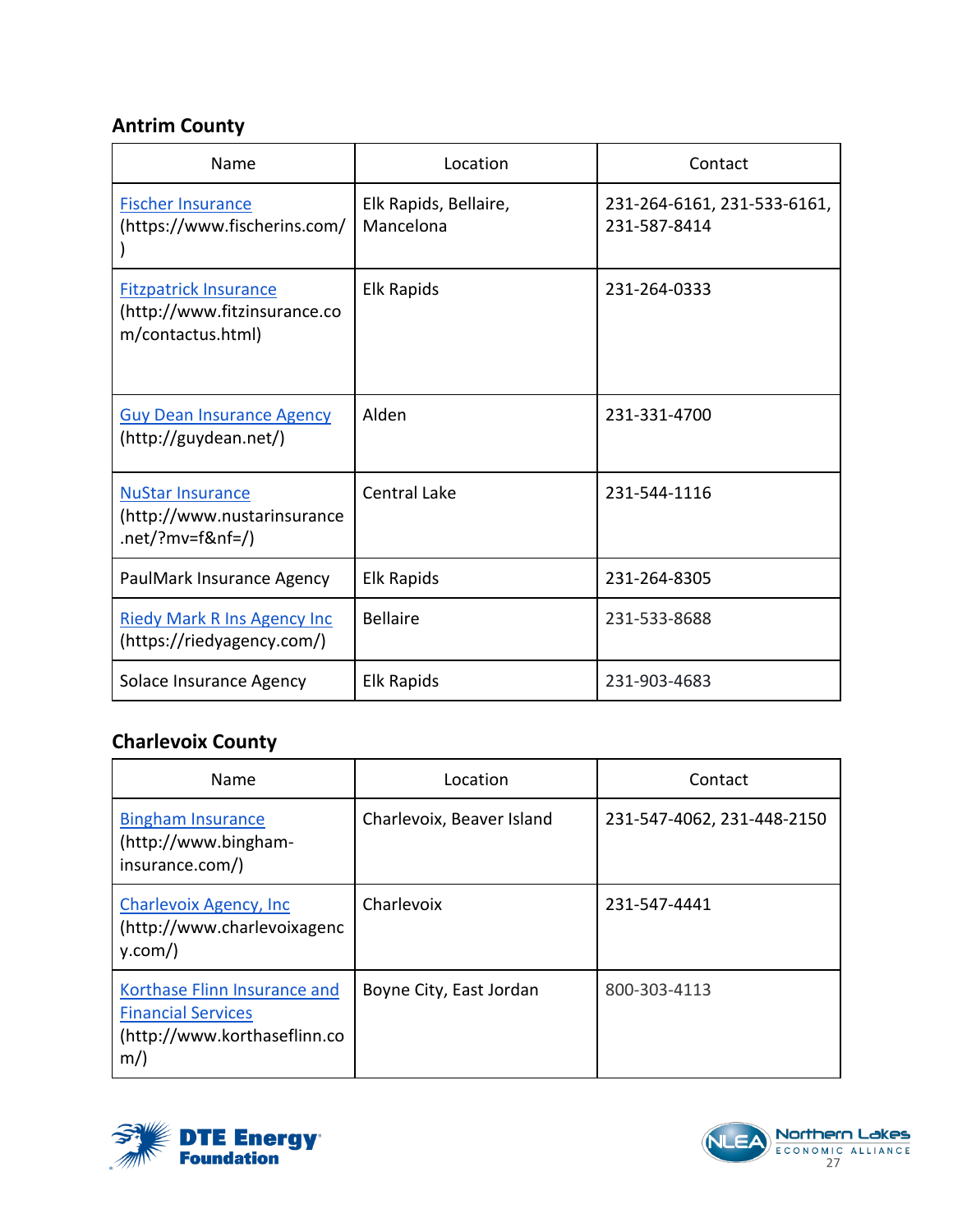| <b>Farm Bureau Insurance</b><br>(https://www.farmbureauins<br>urance-mi.com/Agent/Jodi-<br>Fritzsche/) | <b>Boyne City</b> | 231.459.4800                |
|--------------------------------------------------------------------------------------------------------|-------------------|-----------------------------|
| <b>Hubble Insurance Agency, Inc.</b><br>(http://www.hubbleinsuranc<br>e.com()                          | <b>Boyne City</b> | 231-582-6746                |
| The Insurance Shop<br>(https://theinsuranceshop.ne<br>$t$ /)                                           | East Jordan       | 800-350-6095                |
| <b>Northern Michigan Benefits</b><br>(https://www.nmibenefits.co<br>$m$ )                              | Charlevoix        | 231-547-3423                |
| <b>NuStar Insurance</b><br>(http://www.nustarinsurance<br>.net/?mv=f&nf=/)                             | Charlevoix        | 231-237-4085                |
| Statefarm<br>(https://www.statefarm.com<br>/agent/US/MI/Boyne-<br>City/Mark-Patrick-<br>BZCWY1YS000)   | <b>Boyne City</b> | 231-582-6829 - Mark Patrick |

### **Cheboygan County**

| Name                                                                     | Location                | Contact                    |
|--------------------------------------------------------------------------|-------------------------|----------------------------|
| Barnett-France Insurance<br>Agency                                       | Mackinaw City           | 231-436-5053               |
| <b>BKC Insurance Services</b><br>(http://www.bkcinsurance.co<br>$m$ )    | Cheboygan, Indian River | 231-627-4381, 231-238-2000 |
| <b>Burns &amp; Eustice Agency</b><br>(http://www.burns-<br>eustice.com/) | Cheboygan               | 231-627-5679               |



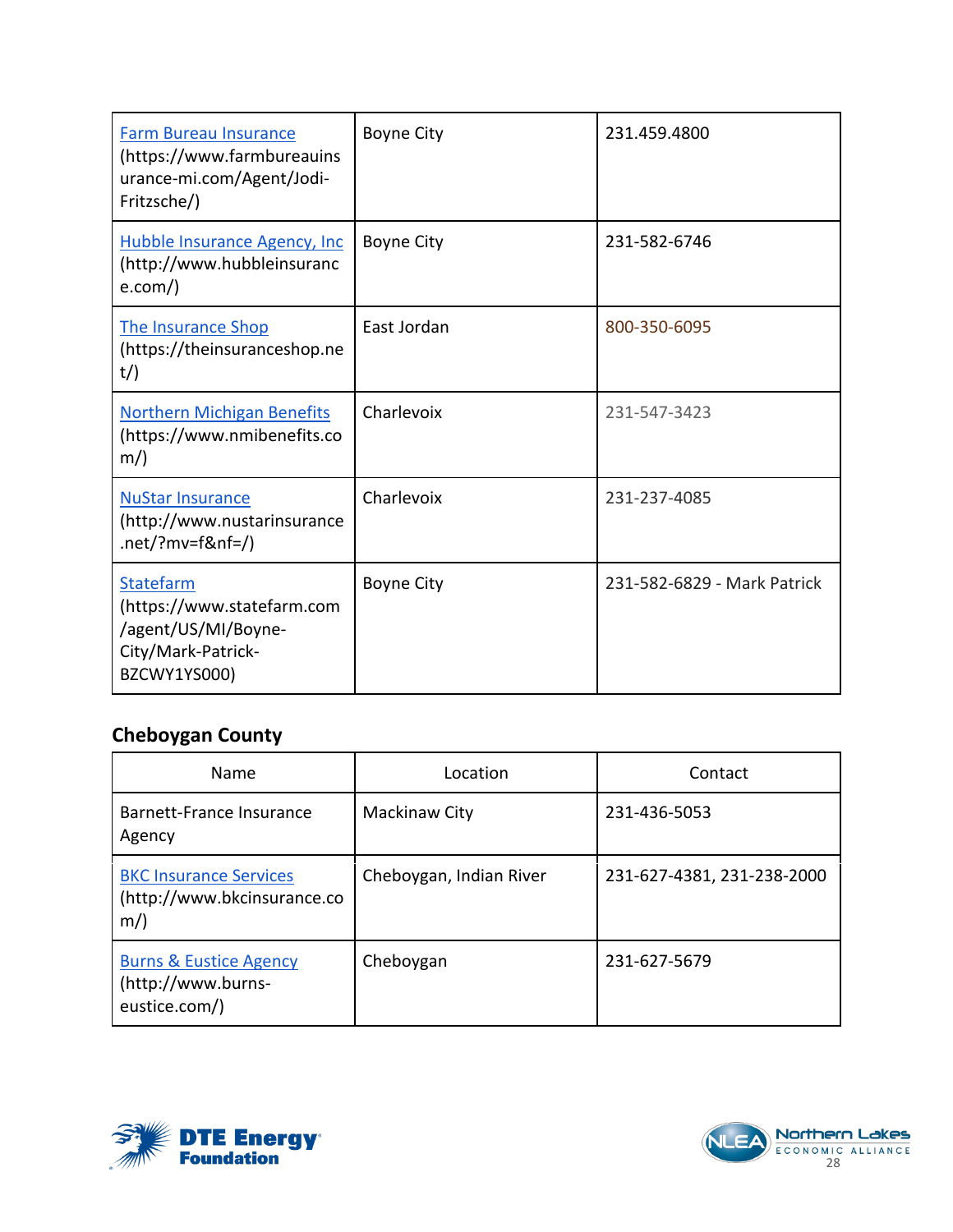| <b>Farm Bureau Insurance</b><br>(https://www.farmbureauins<br>urance-mi.com/Agent/Ryan-<br>Dombroski/) | Cheboygan           | 231-627-9061 |
|--------------------------------------------------------------------------------------------------------|---------------------|--------------|
| <b>Farmers Insurance</b>                                                                               | Cheboygan           | 231-627-2858 |
| Hesselink & Hesselink<br>Insurance                                                                     | Cheboygan           | 231-627-9224 |
| <b>North Country Insurance</b><br>(http://www.northcountryins<br>.com()                                | <b>Indian River</b> | 231-238-9882 |

#### **Emmet County**

| Name                                                                                                                                                           | Location              | Contact                    |
|----------------------------------------------------------------------------------------------------------------------------------------------------------------|-----------------------|----------------------------|
| <b>Bluewater Underwriters Inc.</b>                                                                                                                             | Petoskey              | 231-622-8499               |
| <b>Country Knolls No 2</b><br>Association                                                                                                                      | <b>Harbor Springs</b> | 231-526-0682               |
| <b>State Farm Insurance</b><br>(https://www.statefarm.com<br>/agent/US/MI/Petoskey/Rob<br>b-Burkee-H69P61YS000)                                                | Petoskey              | 231-347-9811               |
| <b>Farm Bureau Insurance</b><br>(https://www.farmbureauins<br>urance-mi.com/Agent/John-<br>Crinnion/)                                                          | Petoskey              | 231-347-8833               |
| <b>Farmers Insurance</b><br>(https://www.farmers.com/b<br>usiness/?Source_Indicator=A<br>P& ga=2.206237019.934155<br>098.1530022942-<br>1382599621.1530022942) | Petoskey              | 231-838-3152, 231-354-7326 |
| <b>Harbor Brenn Insurance</b><br><b>Agencies</b><br>(http://www.harborbrenn.co<br>$m$ )                                                                        | Petoskey              | 231-347-8113               |



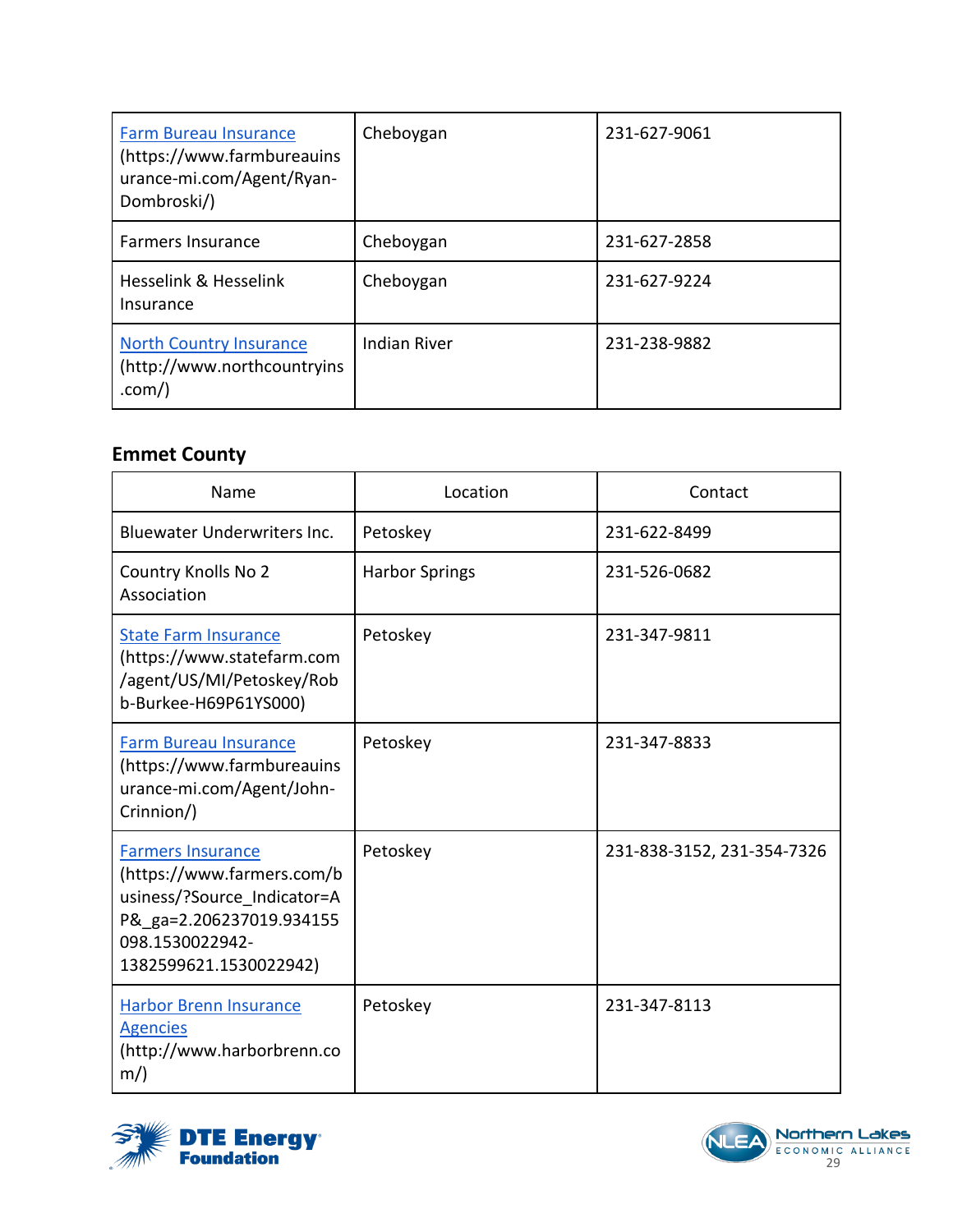| <b>Hubble Insurance Agency</b><br>(http://www.hubbleinsuranc<br>e.com()                                                          | Petoskey              | 231-347-2503                                |
|----------------------------------------------------------------------------------------------------------------------------------|-----------------------|---------------------------------------------|
| <b>Insurance by Burley</b><br>(http://www.insurancebyburl<br>ey.com()                                                            | Petoskey              | 231-526-2123                                |
| <b>King Insurance</b><br>(http://www.kinginsagency.c<br>om)                                                                      | Petoskey              | 231-347-9062                                |
| Korthase Flinn Insurance &<br><b>Financial Services</b><br>(http://korthaseflinn.com/)                                           | Petoskey              | 231-348-8121                                |
| <b>Northwestern Mutual</b><br><b>Financial</b><br>(https://www.northwestern<br>mutual.com/financial/advisor<br>/kevin-whitmore/) | Petoskey              | 231-753-2101                                |
| Peterson McGregor &<br><b>Associates</b><br>(http://www.petersonmcgreg<br>or.com()                                               | Petoskey              | 231-944-7024, 231-944-7022,<br>231-384-8702 |
| <b>Terry Enterprises Inc</b>                                                                                                     | Conway                | 231-347-1640                                |
| <b>Top O' Michigan Insurance</b><br>(https://www.tomia247.com/                                                                   | Petoskey              | 231-347-4610                                |
| <b>Trust Shield Insurance Group</b><br>(https://trustshieldinsurance.<br>com/)                                                   | <b>Harbor Springs</b> | 231-242-4336                                |
| <b>Wilson Insurance Agency Inc.</b><br>(http://www.wilsoninsurance<br>youragency.com/)                                           | Petoskey              | 231-347-4464                                |



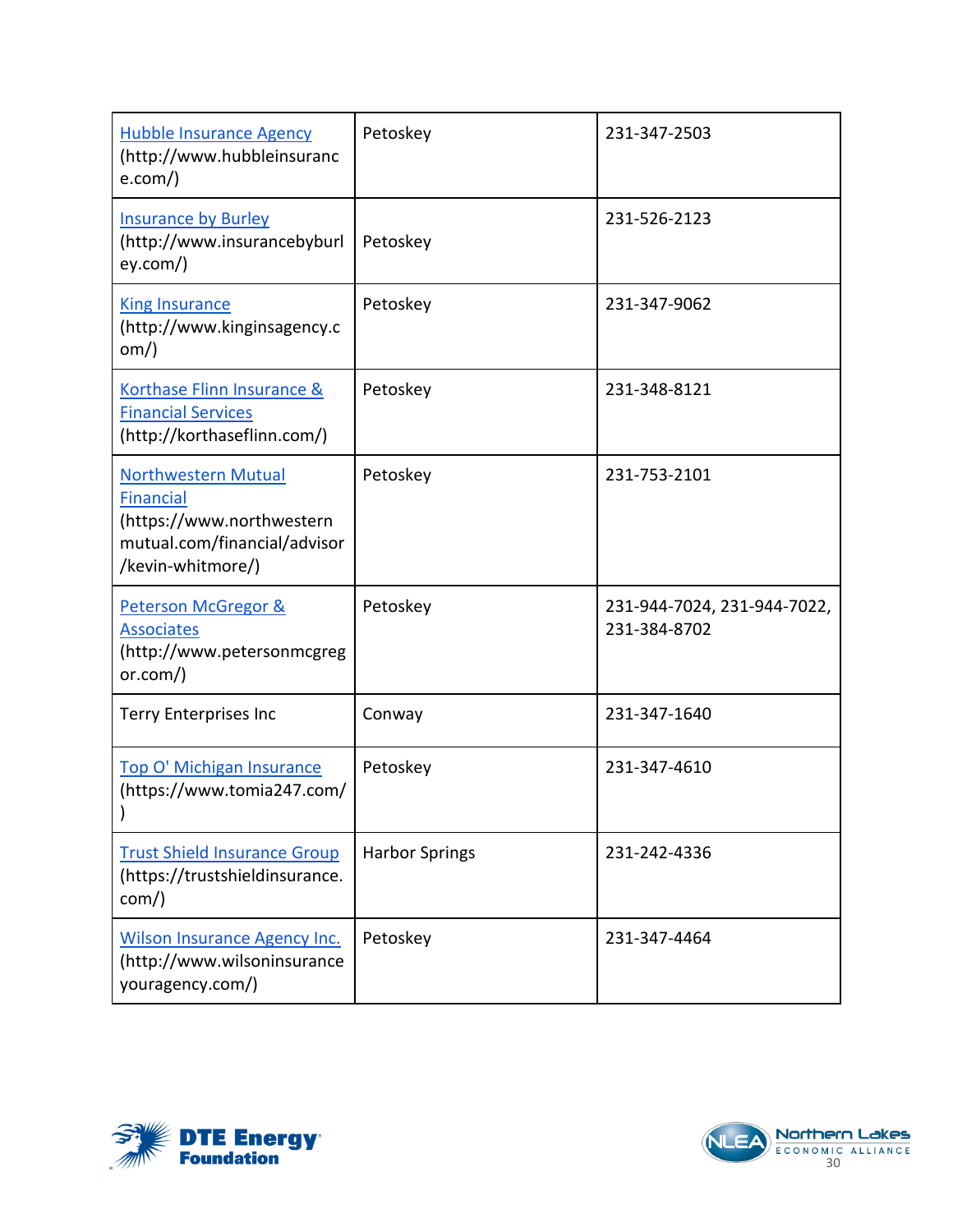## <span id="page-31-0"></span>**Selling Your Business?**

Choosing to close or sell your business can be a tough decision that may become a stressful process. Numerous steps including a professional valuation of the business encompassing the value of the real estate and all of its assets, a sales agreement and the different options for transferring ownership. The SBA's business guide for closing or selling a business is a great reference for anyone thinking about selling.

● [Closing or Selling Your Business](https://www.sba.gov/business-guide/manage-your-business/close-or-sell-your-business) (https://www.sba.gov/business-guide/manage-yourbusiness/close-or-sell-your-business)

## <span id="page-31-1"></span>**Additional Resources**

There are also some valuable resources through the Small Business Development Center (SBDC) and SCORE that can help navigate the entrepreneur through these areas.

- SCORE [Simple Steps for Starting Your Business](https://s3.amazonaws.com/mentoring.redesign/s3fs-public/SCORE-Canon-Simple-Steps-Starting-Business-2014_1.pdf) ()
- SBDC [Guide to Starting and Operating a Small Business](https://view.joomag.com/guide-to-starting-and-operating-a-small-business-2018-guide-to-starting-a-small-business-2018/0527568001528991489?short) ()